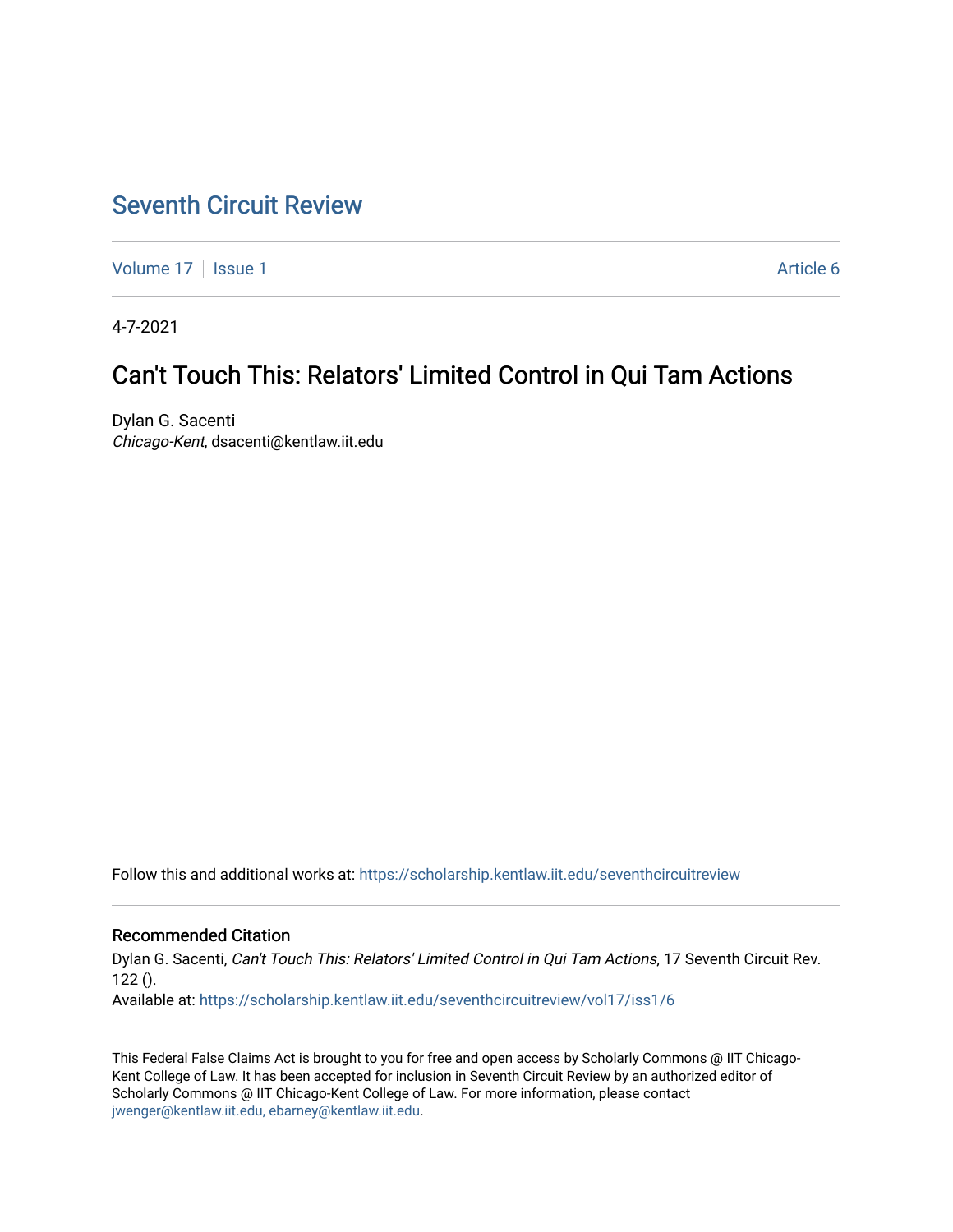## **CAN'T TOUCH THIS: RELATORS' LIMITED CONTROL IN** *QUI TAM* **ACTIONS**

## DYLAN G. SACENTI

Cite as: Dylan G. Sacenti, *Can't Touch This: Relators' Limited Control in Qui Tam Actions*, 17 SEVENTH CIRCUIT REV. \_\_\_ (2021), *at* http://www.kentlaw.iit.edu/Documents/Academic Programs/7CR/v15 /studentlastname.pdf.

#### **INTRODUCTION**

Between 2015 and 2020, the U.S. Government won or negotiated more than \$16.4 billion from litigation arising from the False Claims Act ("FCA").<sup>1</sup> Of this staggering reward, approximately eighty percent

J.D. candidate, May 2022, Chicago-Kent College of Law, Illinois Institute of Technology; B.A. in Chemistry, emphasis in Biochemistry, May 2018, Pepperdine University. The author would like to thank his professor, Hal Morris, teaching assistant, Erin Monforti, and student editors, Samantha McHugh, and Andrew White, for their guidance and support throughout the editing process.

<sup>1</sup> 31 U.S.C. §§ 3729–3733 (2006); *Justice Department Recovers Over \$4.6 Billion From False Claims Act Cases in Fiscal Year 2016* (Dec. 14, 2016), [https://www.justice.gov/opa/pr/justice-department-recovers-over-47-billion-false](https://www.justice.gov/opa/pr/justice-department-recovers-over-47-billion-false-claims-act-cases-fiscal-year-2016)[claims-act-cases-fiscal-year-2016;](https://www.justice.gov/opa/pr/justice-department-recovers-over-47-billion-false-claims-act-cases-fiscal-year-2016) *Justice Department Recovers Over \$3.7 Billion From False Claims Act Cases in Fiscal Year 2017* (Dec. 21, 2017), [https://www.justice.gov/opa/pr/justice-department-recovers-over-37-billion-false](https://www.justice.gov/opa/pr/justice-department-recovers-over-37-billion-false-%20claims-act-cases-fiscal-year-2017)[claims-act-cases-fiscal-year-2017;](https://www.justice.gov/opa/pr/justice-department-recovers-over-37-billion-false-%20claims-act-cases-fiscal-year-2017) *Justice Department Recovers Over \$2.8 Billion From False Claims Act Cases in Fiscal Year 2018* (Dec. 21, 2018), [https://www.justice.gov/opa/pr/justice-department-recovers-over-28-billion-false](https://www.justice.gov/opa/pr/justice-department-recovers-over-28-billion-false-claims-act-cases-fiscal-year-2018)[claims-act-cases-fiscal-year-2018;](https://www.justice.gov/opa/pr/justice-department-recovers-over-28-billion-false-claims-act-cases-fiscal-year-2018) *Justice Department Recovers Over \$3 Billion From False Claims Act Cases in Fiscal Year 2019* (Jan. 9, 2020), [https://www.justice.gov/opa/pr/justice-department-recovers-over-3-billion-false](https://www.justice.gov/opa/pr/justice-department-recovers-over-3-billion-false-claims-act-cases-fiscal-year-2019)[claims-act-cases-fiscal-year-2019;](https://www.justice.gov/opa/pr/justice-department-recovers-over-3-billion-false-claims-act-cases-fiscal-year-2019) *Justice Department Recovers Over \$2.2 Billion*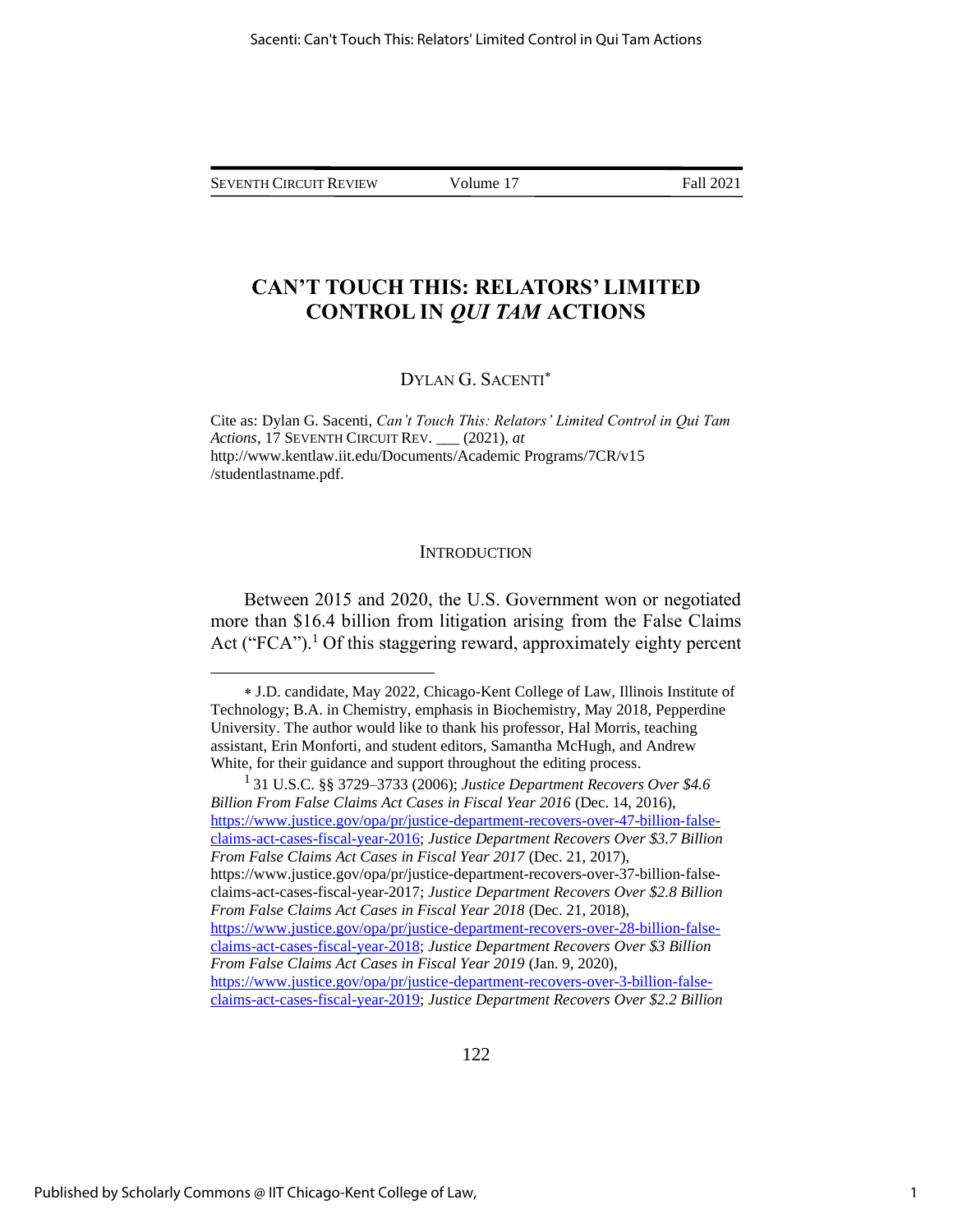of cases were brought to the attention of the government by whistleblowers<sup>2</sup> (referred to as "relators" in the context of the  $FCA$ ) who put the government on notice of alleged fraudulent conduct. Relators hold a pivotal role in FCA litigation by providing the government information related to individuals or entities who have defrauded it through filing a *qui tam* action with the court that describes the fraudulent conduct with detail. $3$  These complaints are filed under seal for at least sixty days<sup>4</sup> to give the government adequate time to investigate and determine whether it will intervene in the case. 5 If the government declines to intervene, the relator becomes responsible for litigating the case on behalf of the government, and the defendant is notified of the filed suit.<sup>6</sup>

Relators are incentivized to file FCA actions and proceed in litigation because they are entitled to anywhere between 15–25% of the overall reward (as well as reasonable attorneys' fees and court costs) should they be successful.<sup>7</sup> This monetary incentive has proven its efficacy through many successful recoveries for the government. In the year 2020 alone, the DOJ recovered \$1.69 billion from *qui tam* lawsuits where it recovered only \$545 million in litigation arising without a relator's involvement. <sup>8</sup> While *qui tam* actions are significant to the DOJ's annual FCA recovery, they have led to conflict where the

4 *Id.*

5 *Id.*

 $6$  31 U.S.C. § 3730(b)(3).

7 31 U.S.C. § 3730(d)

8 *See Fraud Statistics-Overview Oct. 1, 1986 – Sept. 30, 2020, supra* note 2.

*From False Claims Act Cases in Fiscal Year 2020* (Jan. 14, 2021), [https://www.justice.gov/opa/pr/justice-department-recovers-over-22-billion-false](https://www.justice.gov/opa/pr/justice-department-recovers-over-22-billion-false-claims-act-cases-fiscal-year-2020)[claims-act-cases-fiscal-year-2020](https://www.justice.gov/opa/pr/justice-department-recovers-over-22-billion-false-claims-act-cases-fiscal-year-2020) [*hereinafter DOJ Recovery Press Releases*].

<sup>2</sup> *See Fraud Statistics-Overview Oct. 1, 1986 - Sept. 30, 2020* (January 14, 2021)[, https://www.justice.gov/opa/press-release/file/1354316/download](https://www.justice.gov/opa/press-release/file/1354316/download) (reporting that from 2016 to 2020, whistleblowers brought 3,347 of 4,168 new FCA matters).

 $3$  31 U.S.C. § 3730(b)(2) (requiring "A copy of the complaint and written disclosure of substantially all material evidence and information the person possesses shall be served on the Government).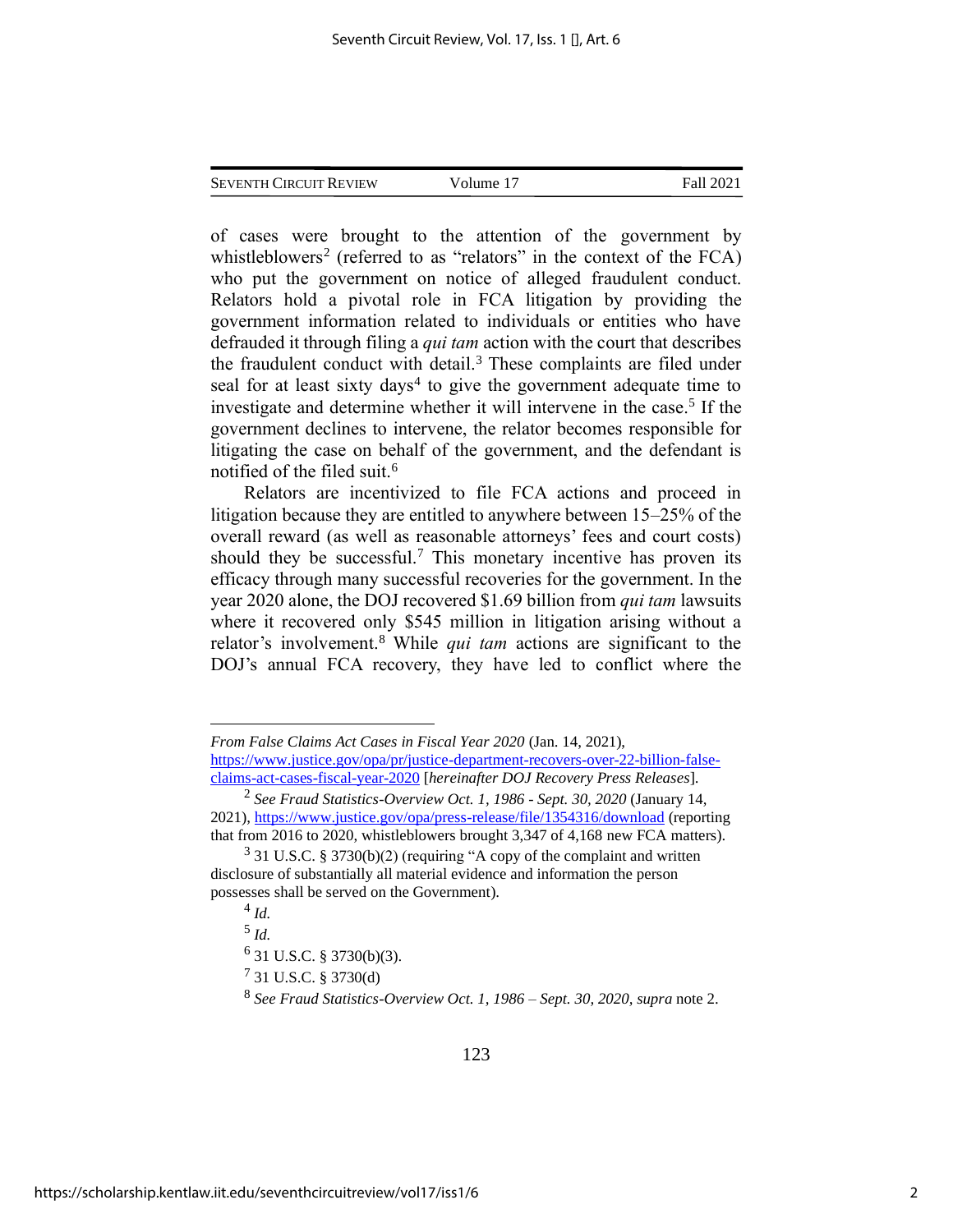| <b>SEVENTH CIRCUIT REVIEW</b> | Volume 17 | Fall 2021 |
|-------------------------------|-----------|-----------|
|                               |           |           |

government and relator disagree on whether an ongoing FCA suit led by a relator should be dismissed.<sup>9</sup>

Before this issue reached the Seventh Circuit, the other circuits developed two competing approaches—the *Sequoia* and *Swift* standards. <sup>10</sup> The Ninth Circuit first heard the issue in *United States ex rel. Sequoia Orange Co. v. Baird-Neece Packing Corp.*, and created a standard requiring the government to have a rationally related reason for dismissing a relator's *qui tam* action. <sup>11</sup> Five years later, the D.C. declined to follow this standard in its ruling of *Swift v. United States*, , adopting a rule that granted the government an "unfettered right" to dismiss *any* FCA action—including when it is against the relator's wishes. <sup>12</sup> As discussed below in Part II, these standards are both erroneous in their reasoning and application. The *Sequoia* standard grants the government too little control where the *Swift* standard grants too much.

In 2020, seventeen years after *Sequoia*, the Seventh Circuit attempted to merge the two standards into one hybrid approach in its ruling of *United States ex rel. Cimznhca v. UCB, Inc.*<sup>13</sup> The Seventh Circuit established a standard that "lies much nearer to *Swift* than *Sequoia*,"<sup>14</sup> in finding that the government has an unfettered right to dismiss an FCA action without cause prior to the defendants filing an answer or motion for summary judgment, and after this point, must have a rationally related reason for doing so.<sup>15</sup>

<sup>&</sup>lt;sup>9</sup> See 31 U.S.C. § 3730(c)(2)(A) (authorizing the government to dismiss an FCA action when they notify the relator, and the court provides a hearing on the motion).

<sup>&</sup>lt;sup>10</sup> Compare U.S. ex rel. Sequoia Orange Co. v. Baird-Neece Packing Corp., 151 F.3d 1139, 1147 (9th Cir. 1998)) (holding there must be a rational basis for the government's dismissal); *with* Swift v. United States, 318 F.3d 250, 253 (D.C. Cir. 2003) (holding the Government has an "unfettered right" to dismiss any FCA actions filed by relators).

<sup>11</sup> 151 F.3d at 1145.

<sup>12</sup> 318 F.3d at 253.

<sup>13</sup> 970 F.3d 835, 850–51 (7th Cir. 2020)

<sup>14</sup> *Id.* at 840.

<sup>15</sup> *Id.* at 850.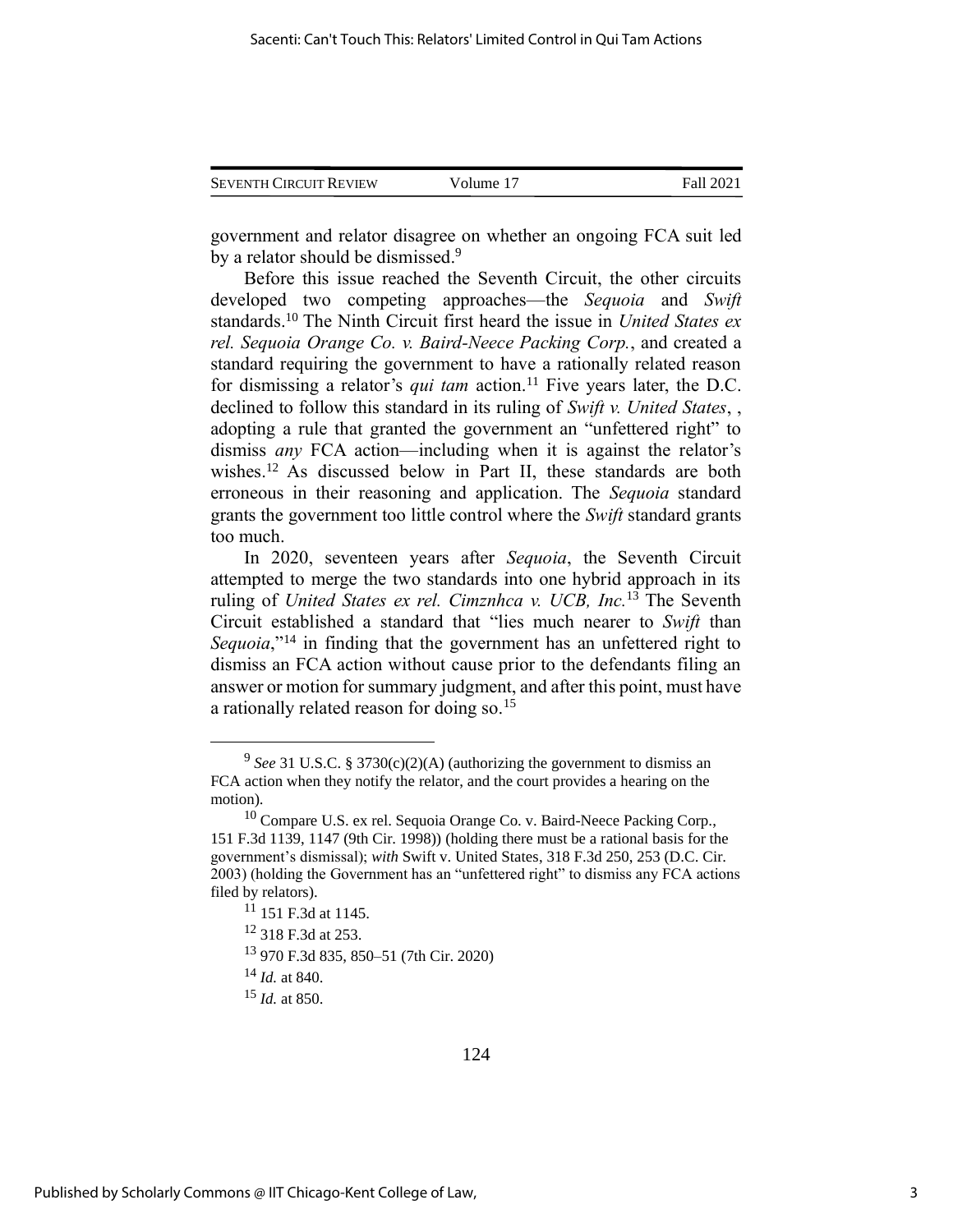| <b>SEVENTH CIRCUIT REVIEW</b> | Volume 17 | Fall 2021 |
|-------------------------------|-----------|-----------|
|                               |           |           |

The Seventh Circuit took a creative approach to resolving the issue but erred, like its sister courts, in failing to appropriately weigh the interests of the government against those of the relator when granting dismissal. While the court crafted a solution that conforms to the Federal Rules of Civil Procedure, the result extra-statutory deference to relators—something the Seventh Circuit sought to resolve.

While this topic may seem inconsequential on its face, its implications can easily be hypothesized in times where the government disburses much aid. For example, in the first eighteen months of the COVID-19 pandemic, the government allotted \$4.5 trillion in relief to Americans.<sup>16</sup> Further, just over a year into the pandemic, the DOJ had reported 474 criminal indictments for false claims totaling over \$569 million.<sup>17</sup> The fraud from these crucial government relief programs had run rampant. These funds were spent on a variety of expenses not related to their purpose, including two new shiny Lamborghinis for two men from Florida<sup>18</sup> and Texas<sup>19</sup> respectively. With such rampant fraud continuing through the early 2020s, and with *qui tam* actions remaining prevalent in the government's recoveries, clear rules must be established that appropriately balance the interests of the government and the relators alike.

This Note argues that all three standards are incorrect in their failure to adequately consider the purpose of the False Claims Act. The

<sup>16</sup>*COVID-19 Spending*, USASpending.gov, (Sep. 30, 2021), <https://www.usaspending.gov/disaster/covid-19?publicLaw=all>

<sup>17</sup> *Justice Department Takes Action Against COVID-19 Fraud*, (March 26, 2021), https://www.justice.gov/opa/pr/justice-department-takes-action-againstcovid-19-fraud.

<sup>18</sup> *See Press Release, Off. of Pub. Affs., U.S. Dep't of Just., Florida Man Who Used COVID-Relief Funds to Purchase Lamborghini Sports Car Charged in Miami Federal Court* (July 27, 2020), https://www.justice.gov/opa/pr/florida-man-whoused-covid-relief-fundspurchase-lamborghini-sports-car-charged-miami-federal

<sup>19</sup> *See Press Release, Off. of Pub. Affs., U.S. Dep't of Just., Texas Entrepreneur Charged with Spending COVID Relief Funds on Improper Expenses Including Lamborghini and Strip Club* (Aug. 4, 2020), https://www.justice.gov/opa/pr/texasentrepreneur-charged-spendingcovid-relief-funds-improper-expenses-including.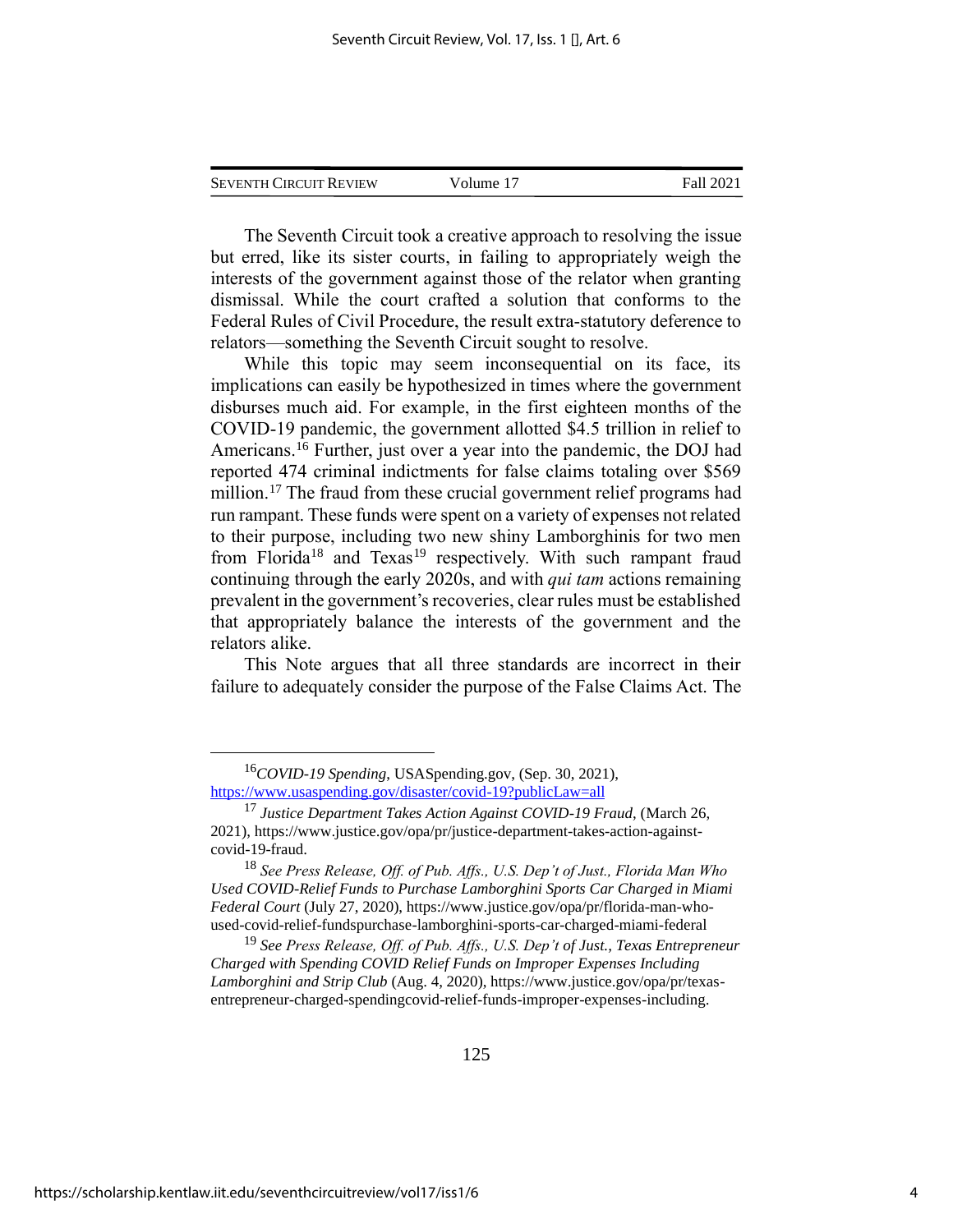*Sequoia* standard<sup>20</sup> incentivizes the filing of frivolous litigation through its more demanding standard for the government to explain their reasoning to the relator. Conversely, the *Swift* standard<sup>21</sup> places too little emphasis on the relator's interest, departing from the text of the FCA in giving relators a pointless hearing where their objections do not have to be considered. The Seventh Circuit is likely the closest to adopting an optimal standard, <sup>22</sup> however it similarly failed to appropriately weigh the interests of the government against those of the relator when granting dismissal in its failure to allow for the relator's objection to be considered in early stages of litigation.

This Note includes four parts. Part I provides historical context of the FCA and provides an overview of the Government's right to dismiss FCA *qui tam* lawsuits. Part II provides an analysis of the rules adopted by the circuits that have reached this issue. Part III provides commentary on District Court for the Southern District of Illinois and the Seventh Circuit decisions in *United States v. UCB*. arguing that the Seventh Circuit erred in finding that the government must disclose its reasons to the relator on why it is dismissing the case at any stage of litigation. Finally, Part IV argues for a proposed solution that appropriately weighs the interests of both the relator and the government.

## I. BACKGROUND

## *A. The Qui Tam Provision of the False Claims Act*

The  $FCA^{23}$  is a federal statute that forbids an individual or entity from presenting "false or fraudulent claim[s] for payment or approval" to the U.S. Government. <sup>24</sup> This statute grants the government a right to recover the funds disbursed to any individual or entity that submitted

<sup>20</sup> *U.S. ex rel. Sequoia Orange Co. v. Baird-Neece Packing Corp.*, 151 F.3d 1139, 1145 (9th Cir. 1998).

<sup>21</sup> Swift v. United States, 318 F.3d 250, 253 (D.C. Cir. 2003).

<sup>22</sup> *See* U.S. ex rel CIMZNHCA, LLC v UCB, Inc., 970 F.3d at 850–51.

<sup>23</sup> 31 U.S.C. §§ 3729–3733

 $^{24}$  31 U.S.C. § 3729(a)(1)(A)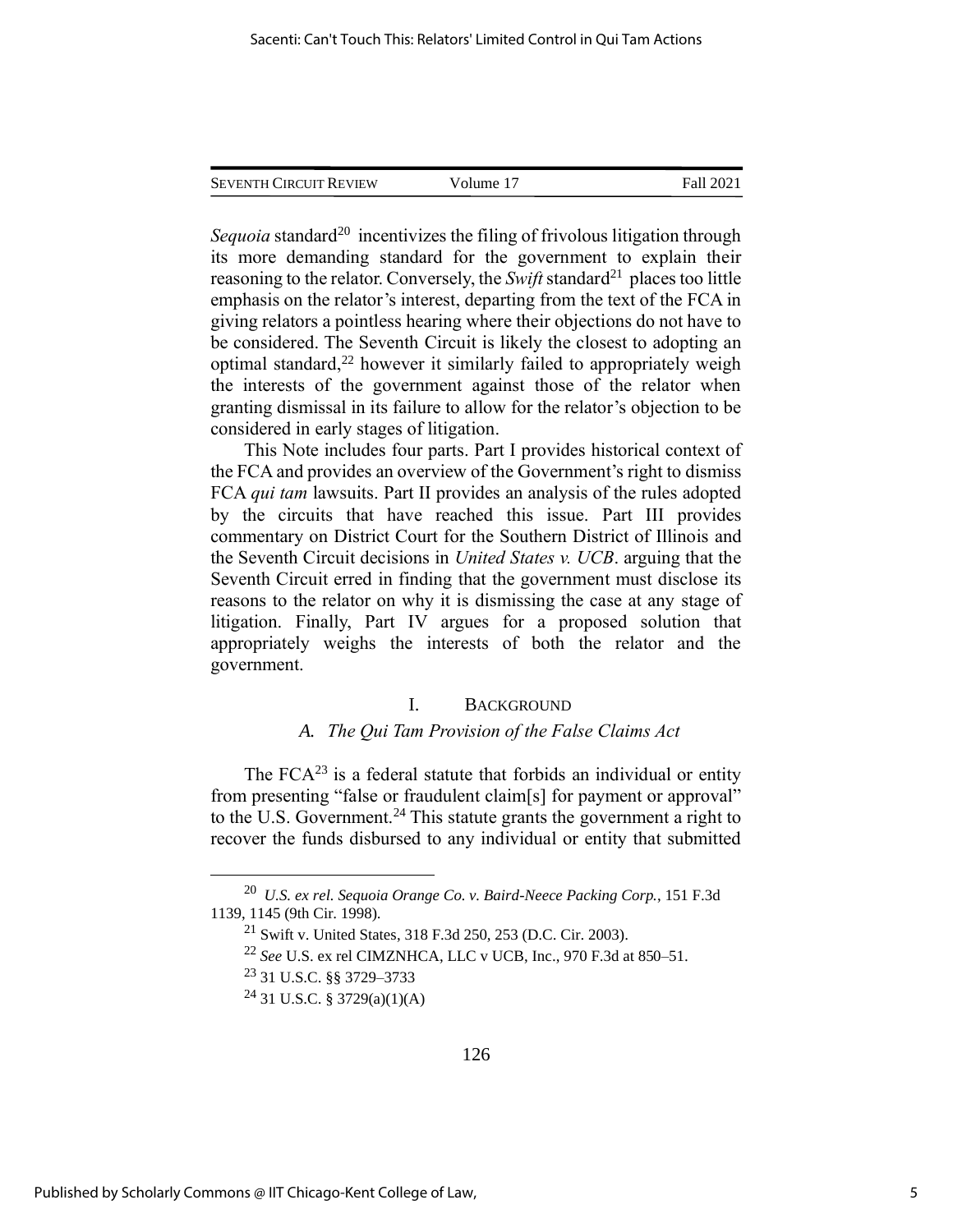| <b>SEVENTH CIRCUIT REVIEW</b> | Volume 17 | Fall 2021 |
|-------------------------------|-----------|-----------|
|                               |           |           |

the false claim and provides grounds for the government to prosecute them criminally. 25

The FCA originated in the Civil War era as a response to widespread fraud against the Union which harmed its military forces.<sup>26</sup> At the time of the FCA's enactment, the Union Army was suffering incredible losses due to American contractors providing the Federal Government with faulty supplies—including rifles, ammunition, and food.<sup>27</sup> Given the importance of the Government's interest in delivering adequate supplies to its soldiers, Congress enacted the FCA as a means to for the Government to recover damages against those attempting to defraud it.<sup>28</sup> While rooted in historical circumstances, this statute has since developed into the Federal Government's "primary litigation tool for combatting fraud."<sup>29</sup>

The False Claims Act remained untouched until 1943 when Congress amended the Act to cut successful relators' rewards significantly to disincentivize the filing of frivolous FCA claims.<sup>30</sup> In the 1986, Congress amended the Act once again—which formed the basis of the substance in the modern FCA—changing the relators' award, this time entitling a successful relator to 15–30% of the government's recovery and attorneys' fees.<sup>31</sup> This reward was dependent on government intervention.<sup>32</sup> If the government intervened, then the relator could receive between fifteen and twenty-five percent

*<sup>29</sup>* U.S. ex rel. Steury v. Cardinal Health, Inc*.*, 625 F.3d 262, 267 (5th Cir. 2010).

<sup>30</sup> 31 U.S.C. § 232(C) (Supp. III 1943), 57 Stat. 608 (1943).

 $31$  U.S. ex rel. Springfield Terminal Ry. Co. v. Quinn, 14 F.3d 645, 649–51 (D.C. Cir. 1994) (explaining substance of 1986 amendments).

 $32$  31 USC § 3730(d)(1)–(2).

<sup>25</sup> *Id.*

<sup>26</sup> Vt. Agency of Nat. Res. v. U.S. ex rel. Stevens, 529 U.S. 765, 768 (2000). <sup>27</sup> *Id.*

<sup>28</sup> *See* 3 GUSTAVUS MYER, HISTORY OF THE GREAT AMERICAN FORTUNES (1910) (quoting Lincoln after the passage of the first FCA in 1863, "[w]orse than traitors in arms are the men, pretending loyalty to the flag, who feast and fatten on the misfortunes of the nation, while patriotic blood is crimsoning the plains of the south, and their countrymen are moldering in the dust.")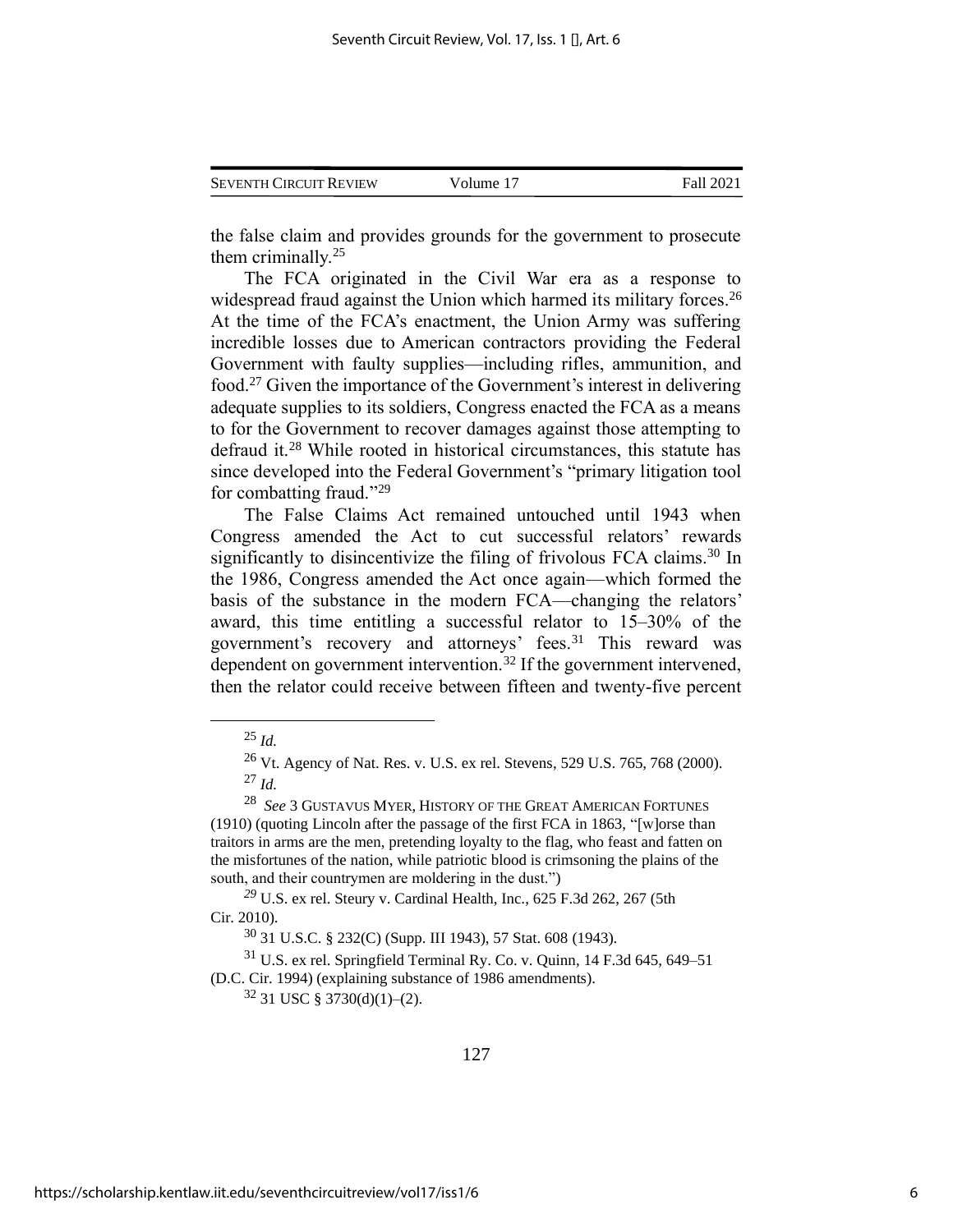| <b>SEVENTH CIRCUIT REVIEW</b> | Volume 17 | Fall 2021 |
|-------------------------------|-----------|-----------|
|                               |           |           |

of the reward whereas if the government did not intervene, the reward would increase to between twenty-five and thirty percent.<sup>33</sup> After the 1986 amendment, and with an increased portion of the overall reward awaiting relators, there was an influx of *qui tam* suits filed leading to widespread success in recovering fraudulently claimed government funds. 34

The DOJ reclaims an incredible sum of money from fraudulent disbursements due to relators putting it on notice of fraud, the success rate for relators largely depends on its intervention which only occurs twenty-two percent of the time.<sup>35</sup> Of the cases in the DOJ intervenes, about ninety-five percent result in a recovery for the government.<sup>36</sup> Conversely, only about six percent of the seventy-eight percent of cases the government does not intervene in are successful.<sup>37</sup> These statistics are somewhat problematic, despite the ever-increasing number of filed *qui tam* actions the rate of intervention has remained largely stagnant.<sup>38</sup> With such a great incentive for relators to litigate on the government's behalf (and with its intervention), the DOJ has recognized that it needs to better serve the public by monitoring the cases it does not intervene in to defend against frivolous lawsuits.<sup>39</sup>

The interests of the government and relator are often at odds and the Supreme Court has repeatedly denied granting certiorari to clarify the many differing interpretations of the FCA among the circuits.<sup>40</sup> Without pivotal guidance, the circuit courts are left at odds with one another in their attempts to interpret the Act, including the unresolved

<sup>40</sup> *Id.*

<sup>33</sup> *Id.*

<sup>34</sup> *See supra* note 2.

<sup>35</sup> Michael Rich, *Prosecutorial Indiscretion: Encouraging the Department of Justice to Rein in Out-of-Control Qui Tam Litigation Under the Civil False Claims Act*, 76 U. CIN. L. REV. 1233, 1263 (2008).

<sup>36</sup> David Kwok, *Evidence from the False Claims Act: Does Private* 

*Enforcement Attract Excessive Litigation?*, 42 PUB. CONTRACT L. J. 225, 240 (2013). <sup>37</sup> *See* Rich, *supra* note 26, at 1263-64.

<sup>38</sup> *See* Granton, *supra* note 10.

<sup>39</sup> *Id.*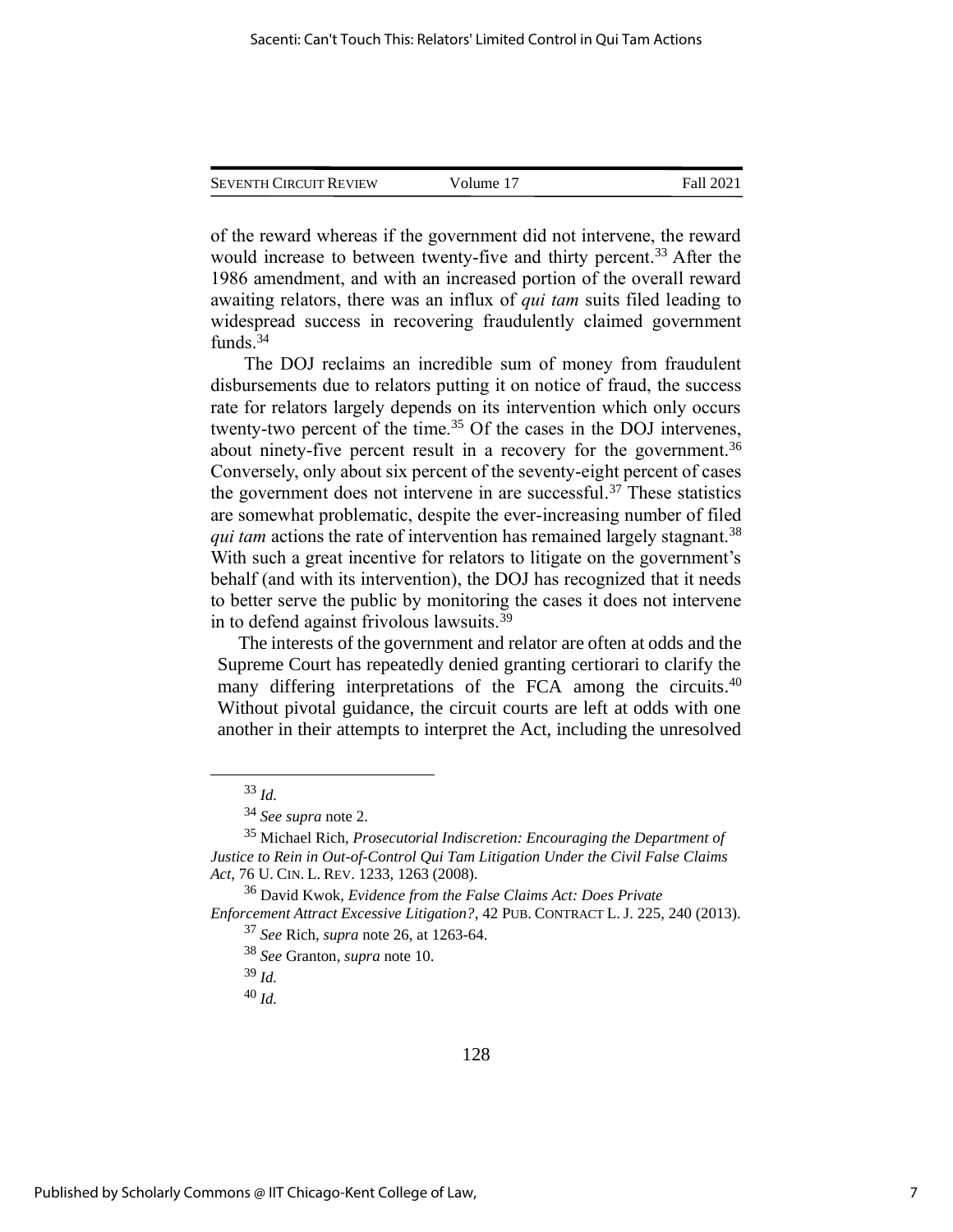| <b>SEVENTH CIRCUIT REVIEW</b> | Volume 17 | Fall 2021 |
|-------------------------------|-----------|-----------|
|                               |           |           |

questions presented in *UCB*. <sup>41</sup> Before reaching the various standards between the circuits, it is first important to understand why the government often seeks dismissal in these cases.

#### *B. The Government's Motivation for Seeking Dismissal*

The issue at the heart of this Note revolves around when, how, and for what purpose the government may choose to dismiss a *qui tam* lawsuit arising under the FCA.<sup>42</sup> Section 3730(c)(2)(A) of the FCA explains that the government may seek dismissal—notwithstanding a relator's objections—so long as (1) the relator has been notified of the motion, and (2) the court has provided the relator with a hearing on the motion.<sup>43</sup> The circuits that have reached this issue have all approached this section with contrasting interpretations, and none have fully hit the mark. 44

This issue was somewhat elusive until the year 2018, when a leaked memorandum from the Director of the Civil Division's Fraud Section, Michael Granston, was formally adopted by the DOJ (the "Granston Memo").<sup>45</sup> The Granston Memo encouraged DOJ attorneys to take an active step in seeking dismissals of frivolous lawsuits and offered several reasons to do so.<sup>46</sup> These motivations include:

<sup>41</sup> *See, e.g.*, Michael Murray, Note, Seeking More Scienter: The Effect of False Claims Act Interpretations, 117 YALE L.J. 981, 982-84 (2008) (discussing the circuit split regarding implied certification in relation to the FCA); Joel D. Hesch, Restating the "Original Source Exception" to the False Claims Act's "Public Disclosure Bar" in Light of the 2010 Amendments, 51 U. RICH. L. REV. 991, 994 (2017) (discussing the circuit split regarding the original source exception to the public disclosure bar); Brief for Cochise Consultancy as Amicus Curiae, p. 2, Cochise Consultancy, Inc. v. United States, 2019 WL 157807 (U.S.) (discussing the circuit split on applying the FCA's statute of limitations).

<sup>42</sup> *See generally* UCB, 970 F.3d 835.

 $43$  28 U.S.C. § 3730(c)(2)(A).

<sup>44</sup> *See* discussion *infra* Part II.

<sup>&</sup>lt;sup>45</sup> MICHAEL D. GRANSTON, U.S. DEP'T. OF JUST., FACTORS FOR EVALUATING DISMISSAL PURSUANT TO 31 U.S.C. 3730(C)(2)(A) (2018) (*hereinafter Granston Memo*).

<sup>46</sup> *See generally id.*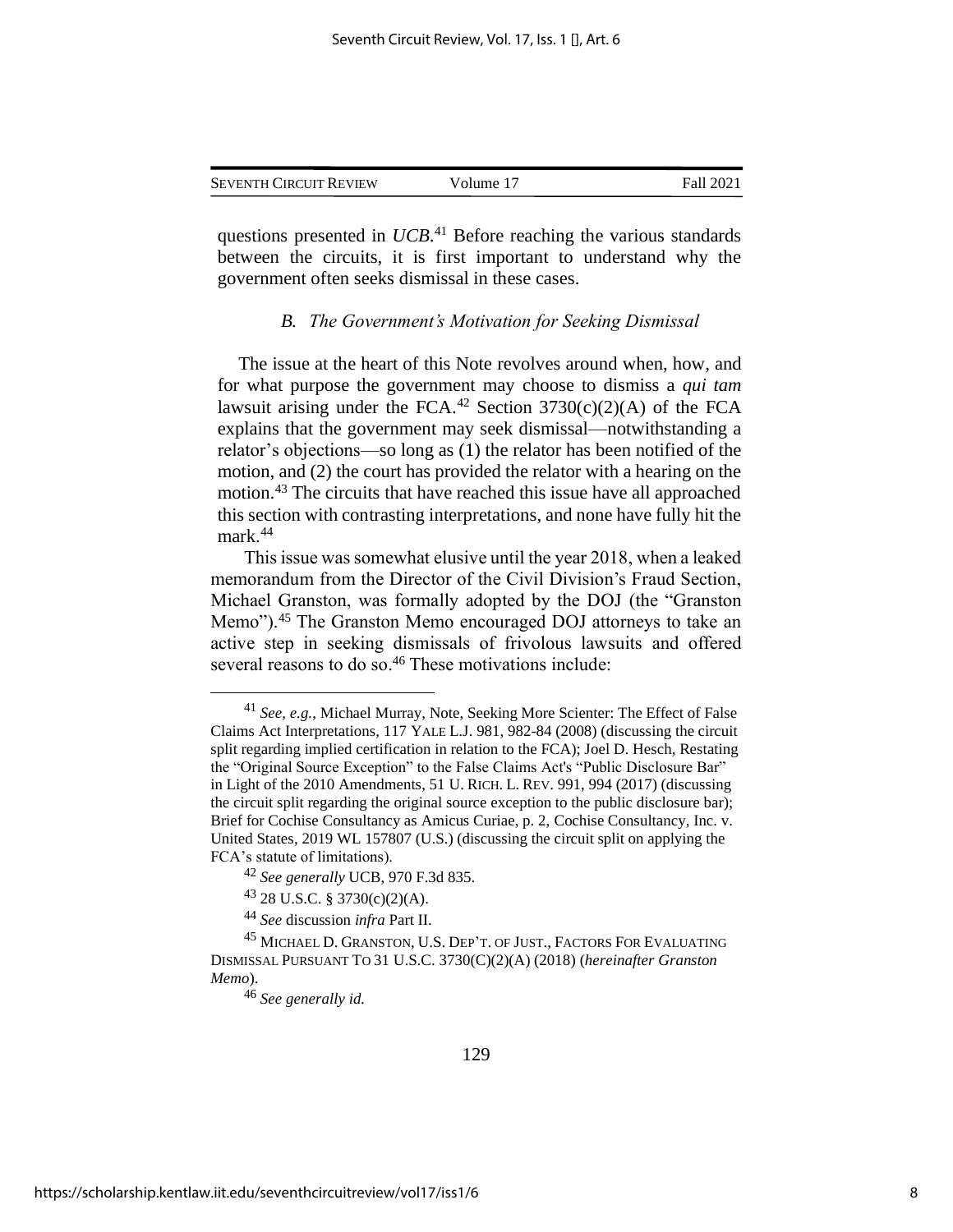| <b>SEVENTH CIRCUIT REVIEW</b> | Volume 17 | Fall 2021 |
|-------------------------------|-----------|-----------|
|                               |           |           |

- 1. *"Curbing Meritless Qui Tams;*" 47
- 2. "*Preventing Parasitic or Opportunistic Qui Tam Actions;*" 48
- 3. "*Preventing Interference with Agency Policies and Programs;*" 49
- 4. "*Controlling Litigation Brought on Behalf of the United States;*" 50
- 5. "*Safeguarding Classified Information and National Security Interests;*" 51
- 6. "*Preserving Government Resources;*" <sup>52</sup> and
- 7. "*Addressing Egregious Procedural Efforts.*" 53

Granston articulated the policy threading these reasons as "[dismissal authority] remains an important tool to advance the government's interests, preserve limited resources, and avoid adverse precedent."<sup>54</sup> This non-exhaustive list highlights the government's interests in preventing some *qui tam* lawsuits, and gives explicit information on why the government should be making these decisions.<sup>55</sup> The government in these instances would have a reasonable articulable understanding of why they are moving for a suit to be dismissed, and because the government is the true injured party in these actions, should be able to make dismissals at their discretion.

The Granston memo proved to be effective. Since the passing of the modern FCA and prior to the Granston memo, the government had moved to dismiss only forty-five of over 12,500 filed *qui tam* actions.<sup>56</sup>

 *Id.* at p.3. *Id.* at p.4. <sup>49</sup> *Id. Id.* at p.5. *Id.* at p.6. <sup>52</sup> *Id. Id.* at p.7. *Id.* at p.2. *Id.* at pp.2-7

<sup>56</sup> *See Principal Deputy Assistant Attorney General Ethan P. Davis delivers remarks on the False Claims Act at the U.S. Chamber of Commerce's Institute for Legal Reform* (June 26, 2020), [https://www.justice.gov/civil/speech/principal-](https://www.justice.gov/civil/speech/principal-deputy-assistant-attorney-general-ethan-p-davis-delivers-remarks-false-claims)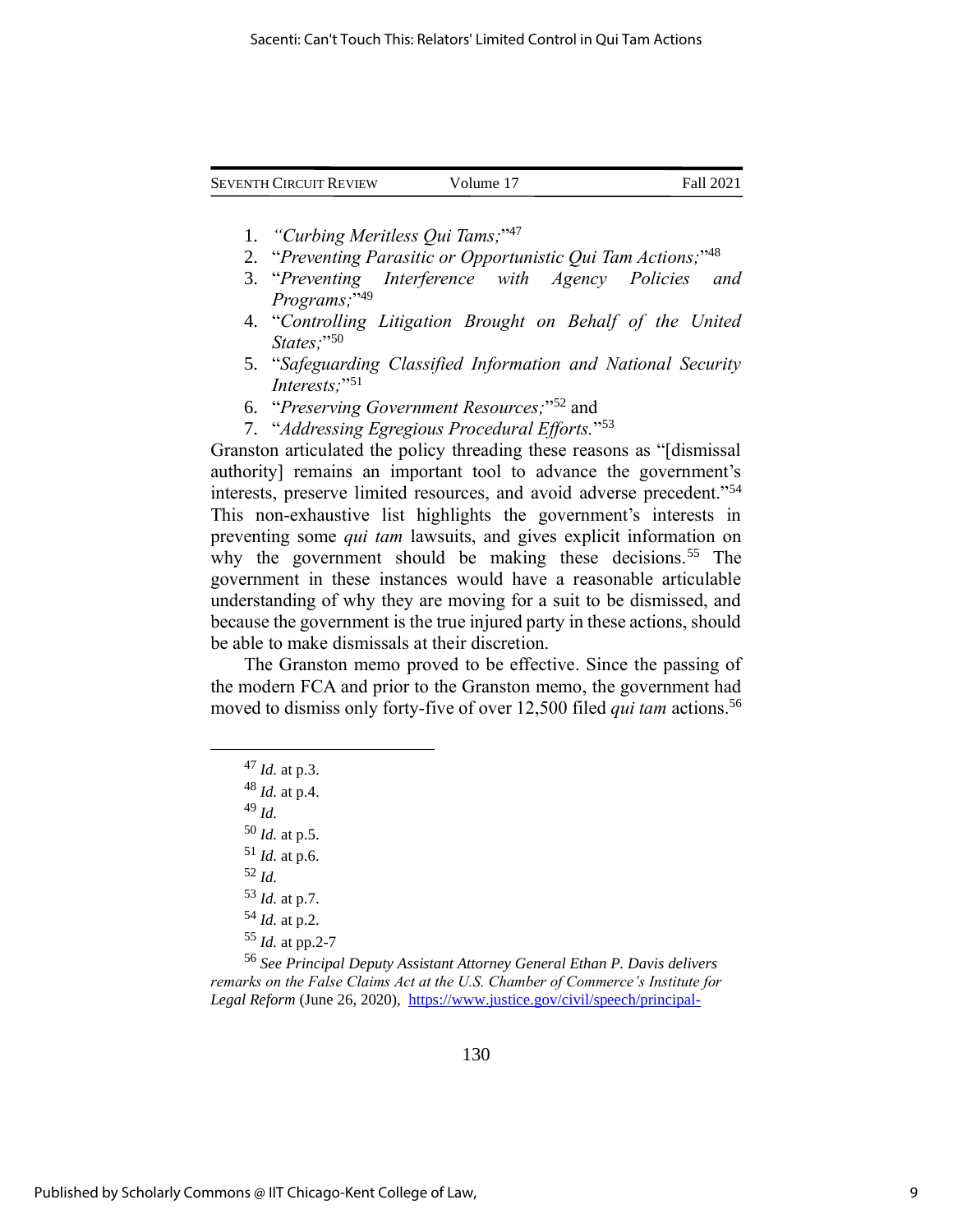In the two years following the Granston Memo, the government made about fifty motions to dismiss.<sup>57</sup> With the dramatic spike in government dismissals, the issue surrounding  $\S$  3730(c)(2)(A) has started to make *prima facie* appearances in the circuit courts as recently as October  $2021$ ,<sup>58</sup> and at least three cases remain pending appeal from district courts in the First, Second, and Fifth Circuits. 59

#### II. THE *SEQUOIA* AND *SWIFT* STANDARDS

As discussed above, the Seventh Circuit's decision in *UCB* was issued amidst a preexisting circuit split. <sup>60</sup> This Part will analyze the holdings of each respective case and offer commentary on issues arising under each standard.

## *A. Sequoia Orange Co. v. Sunland Packing House*

The Ninth Circuit was the first circuit court to rule on the issue of governmental dismissal of FCA actions in 1998. <sup>61</sup> The Sequoia Orange Company filed thirty-four *qui tam* actions against many of its

[deputy-assistant-attorney-general-ethan-p-davis-delivers-remarks-false-claims;](https://www.justice.gov/civil/speech/principal-deputy-assistant-attorney-general-ethan-p-davis-delivers-remarks-false-claims) *see also Fraud Statistics-Overview Oct. 1, 1986 - Sept. 30, 2020*, supra note 3. <sup>57</sup> *Id.*

<sup>60</sup> *See supra* note 10.

<sup>58</sup> *See* U.S. ex rel CIMZNHCA, LLC v UCB, Inc., 970 F.3d at 850–51.; *see also* Polansky v. Exec. Health Res., Inc., 422 F.Supp.3d 916 (3d Cir. Oct. 28, 2021) (holding that the standard adopted by the Seventh Circuit in *UCB* was the appropriate standard in interpreting government dismissals under § 3730(c)(2)(A)).

<sup>59</sup> *See generally* United States v. Bayer HealthCare Pharms., Inc., No. 1:14-cv-31 (D.R.I. Oct. 21, 2019), *appeal filed*, No. 20-1066 (1st Cir. Jan. 16, 2020); *see also* U.S. ex rel. Borzilleri v. AbbVie, Inc*.*, No. 1:15-cv-7881, 2019 WL 3203000 (S.D.N.Y. July 16, 2019), *appeal filed*, No. 19-2947 (2d Cir. Sept. 13, 2019); U.S. ex rel. Health Choice Alliance, LLC v. Eli Lilly and Co., Inc., No. 5:17-cv-123, 2019 WL 4727422 (E.D. Tex. Sept. 27, 2019), *appeal filed*, No. 19-40906 (5th Cir. Oct. 29, 2019).

<sup>61</sup> U.S. ex rel. Sequoia Orange Co. v. Baird-Neece Packing Corp., 151 F.3d 1139, 1141 (9th Cir. 1998)).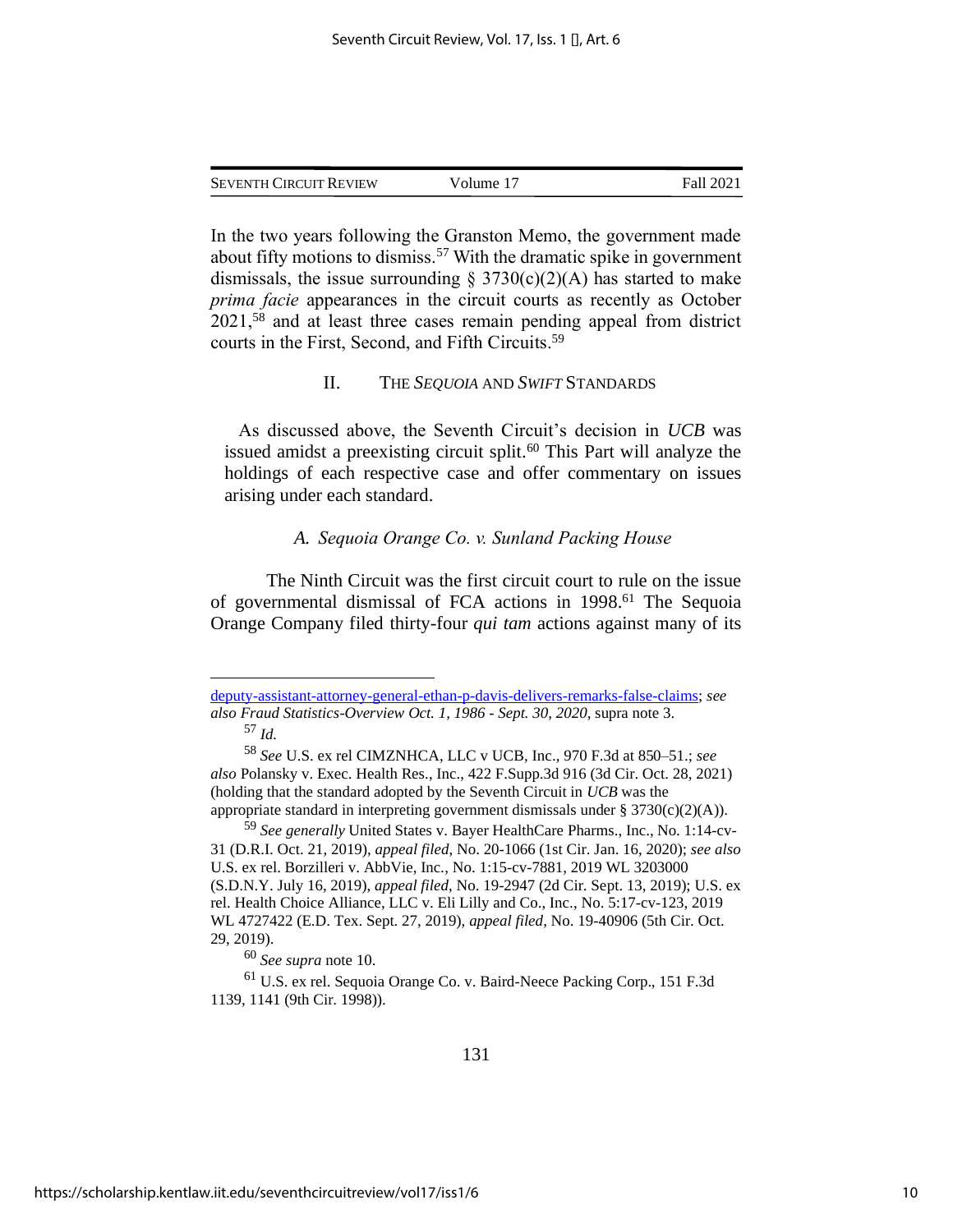| <b>SEVENTH CIRCUIT REVIEW</b> | Volume 17 | Fall 2021 |
|-------------------------------|-----------|-----------|
|                               |           |           |

competitors (the government only intervened in ten). <sup>62</sup> These actions all alleged violations of the Secretary of Agriculture's orders limiting the quantity of oranges and lemons that could be shipped into various markets identified by the Secretary.<sup>63</sup> These allegations claimed that the defendants had been over-shipping citrus into the regulated markets, and failed to "report, account and pay assessments for those overshipments."<sup>64</sup>

After Sequoia's filings, turmoil over these orders continued to grow. <sup>65</sup> The Secretary learned of widespread fraud in relation to these orders, and in June 1993, formally suspended them temporarily to gather proposed amendments from citrus industry growers and packinghouses.<sup>66</sup> In tandem with the suspension, the government sought to intervene in Sequoia's twenty-four actions it had previously declined to intervene in, in an effort to settle all FCA cases tied to the citrus marketing orders.<sup>67</sup> The District Court below granted the dismissals, adopting a two-step analysis: first requiring the identification of a "valid governmental purpose,"<sup>68</sup> and next explaining a rational relation between the dismissal and effectuating the purpose.<sup>69</sup> The District Court ultimately found the governments reasons compelling for dismissal, finding that the government had a rational reason for the motion in furtherance of its legitimate interest to ending all controversy over their citrus marketing program.<sup>70</sup>

On appeal, the Ninth Circuit heard the relator's arguments alleging that the district court erred in applying the rational relation standard.<sup>71</sup> Further alleging that the government had not proven that its

<sup>62</sup> *Id.* <sup>63</sup> *Id.* at 1141–42. <sup>64</sup> *Id.* at 1142. <sup>65</sup> *Id.* <sup>66</sup> *Id.* <sup>67</sup> *Id.* <sup>68</sup> *Id.* at 1145. <sup>69</sup> *Id.* <sup>70</sup> *Id.* <sup>71</sup> *Id.* at 1146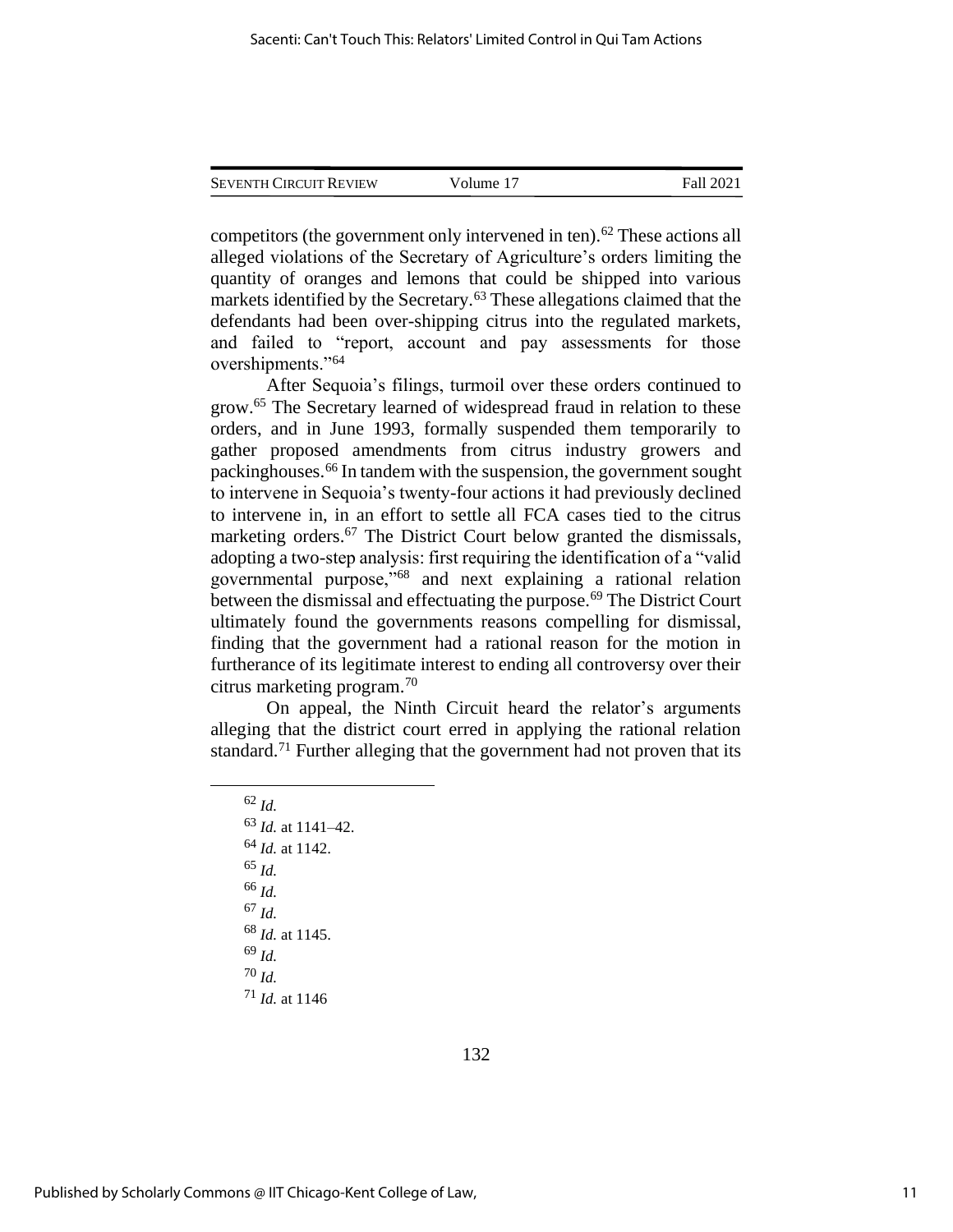| <b>SEVENTH CIRCUIT REVIEW</b> | Volume 17 | Fall 2021 |
|-------------------------------|-----------|-----------|
|                               |           |           |

dismissal was rationally related to a legitimate interest.<sup>72</sup> The Ninth Circuit affirmed the lower court in finding the government had met its burden.<sup>73</sup>

The Ninth Circuit explained that the government had a legitimate interest in dismissing the litigation because it "deemed further FCA litigation over FCA litigation over prorate violations harmful to the industry as a whole."<sup>74</sup> Further, that dismissal was appropriate by allowing the government to treat all prorate violations equally through their dismissal.<sup>75</sup> In its holding, the Ninth Circuit concluded that the rational relation test was appropriate in §  $3730(c)(2)(A)$  litigation (albeit without explaining why this standard was appropriate).<sup>76</sup>

In *Sequoia*, the Ninth Circuit became the first federal court of appeals to interpret this dismissal standard, and did so in a strikingly brief, conclusory opinion. The rationally related standard for government dismissals is problematic for a few reasons. First, there is nothing in the text of the FCA that would lead to such a conclusion.<sup>77</sup> By adopting this standard, the court is overstepping the plain text of the statute by imposing an additional burden on the government to articulate their decision-making process—opposed to the discretion of Congress in granting the government prosecutorial discretion over FCA cases.<sup>78</sup>

## *B. SWIFT V. UNITED STATES*

Five years after *Sequoia*, the issue of § 3730(c)(2)(A) dismissals once again reached the federal appellate courts, this time in the D.C.

<sup>74</sup> *Id.*

<sup>75</sup> *Id.*

<sup>76</sup> *Id.* at 1147.

<sup>77</sup> *See generally* 31 U.S.C. § 3730

<sup>78</sup> *See* U.S. ex rel. Kelly v. Boeing Co.*,* 9 F.3d 743, 756 (9th Cir.1993) (holding that the FCA grants the judiciary approval authority over government dismissals under § 3730I(2)(A).

<sup>72</sup> *Id.*

<sup>73</sup> *Id.*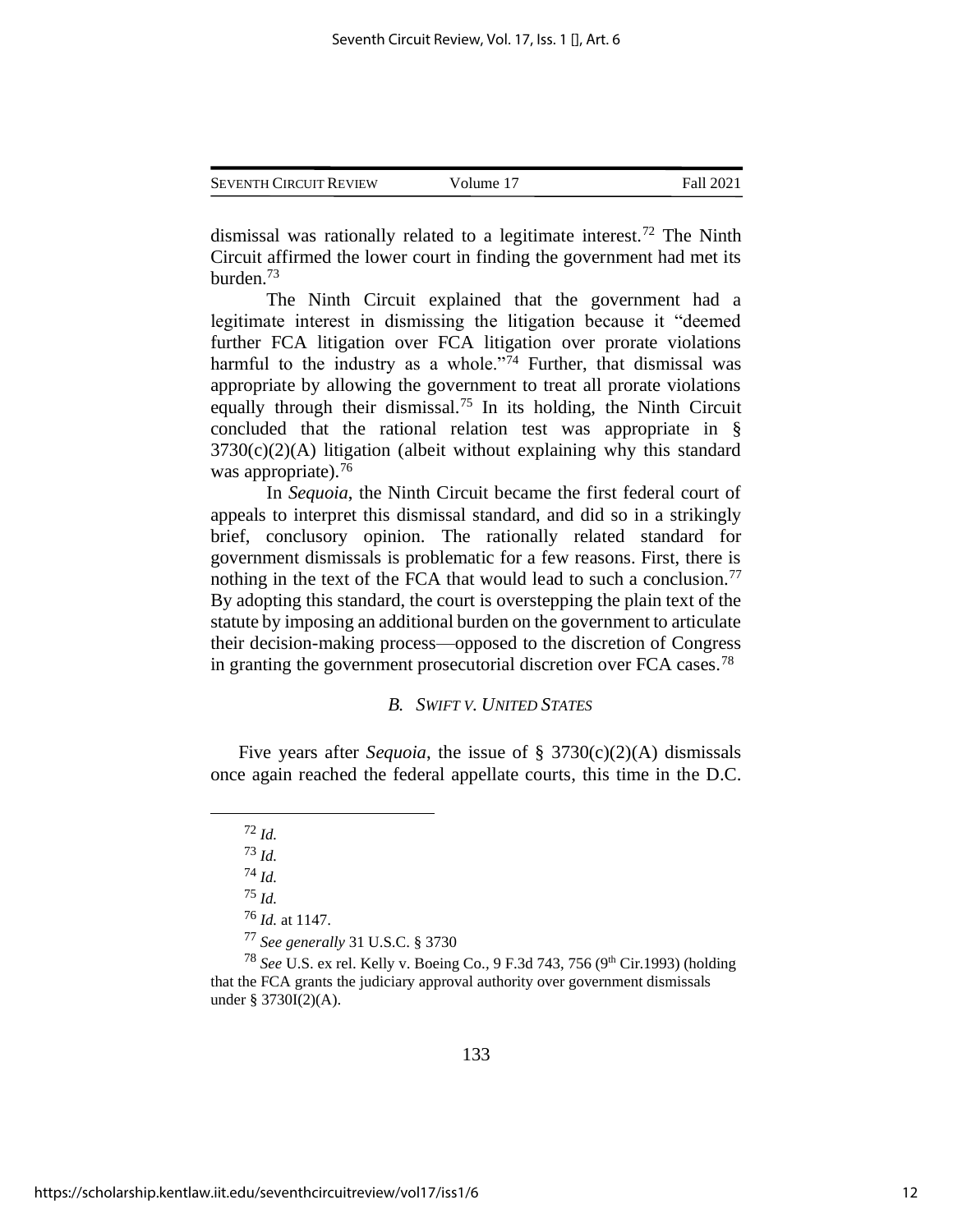| <b>SEVENTH CIRCUIT REVIEW</b> | Volume 17 | Fall 2021 |
|-------------------------------|-----------|-----------|
|                               |           |           |

Circuit.<sup>79</sup> This case arose from a DOJ employee attorney filing a *qui tam* action alleging that a different employee and two former DOJ employees conspired to present false time sheets and leave slips to the government, totaling  $$6169.20$ .<sup>80</sup> About three months later, the government moved to dismiss the action, claiming that the amount of money involved did not justify the expense of litigation—even if the allegations could be proven.<sup>81</sup> The relator opposed the motion and sought a rehearing as well as leave to engage in discovery in relation to government policies on *qui tam* dismissals.<sup>82</sup> Additionally, the relator moved for the court to unseal the record to help in gathering information.<sup>83</sup> The district court offered a hearing for the relator, but denied all of her motions.<sup>84</sup> Soon after, the court dismissed the complaint on the basis that the government had demonstrated that the dismissal was rationally related to a valid government purpose.<sup>85</sup>

The relator raised a few issues on appeal including: (1) the government must move to intervene prior to dismissal; and (2) the court erred in dismissing the suit because the government did not investigate her claims.<sup>86</sup>

Looking to the first issue, the D.C. Circuit Court of Appeals found that a motion to intervene need not precede a motion to dismiss.<sup>87</sup> The court looks to  $\S$  3730(b)(2) for its analysis, which requires the government to (after the statutory sixty-day period) "proceed with the action ... or notify the court that it declines to take over the action." 88

<sup>80</sup> *Id.*

<sup>81</sup> *Id.*

<sup>82</sup> *Id.* at 251.

<sup>83</sup> *Id.* <sup>84</sup> *Id.*

<sup>85</sup> *Id.*

<sup>86</sup> *Id.*

<sup>87</sup> *Id.*

<sup>88</sup> *Id.*

<sup>79</sup> *See generally* Swift v. United States, 318 F.3d 250, 253 (D.C. Cir. 2003).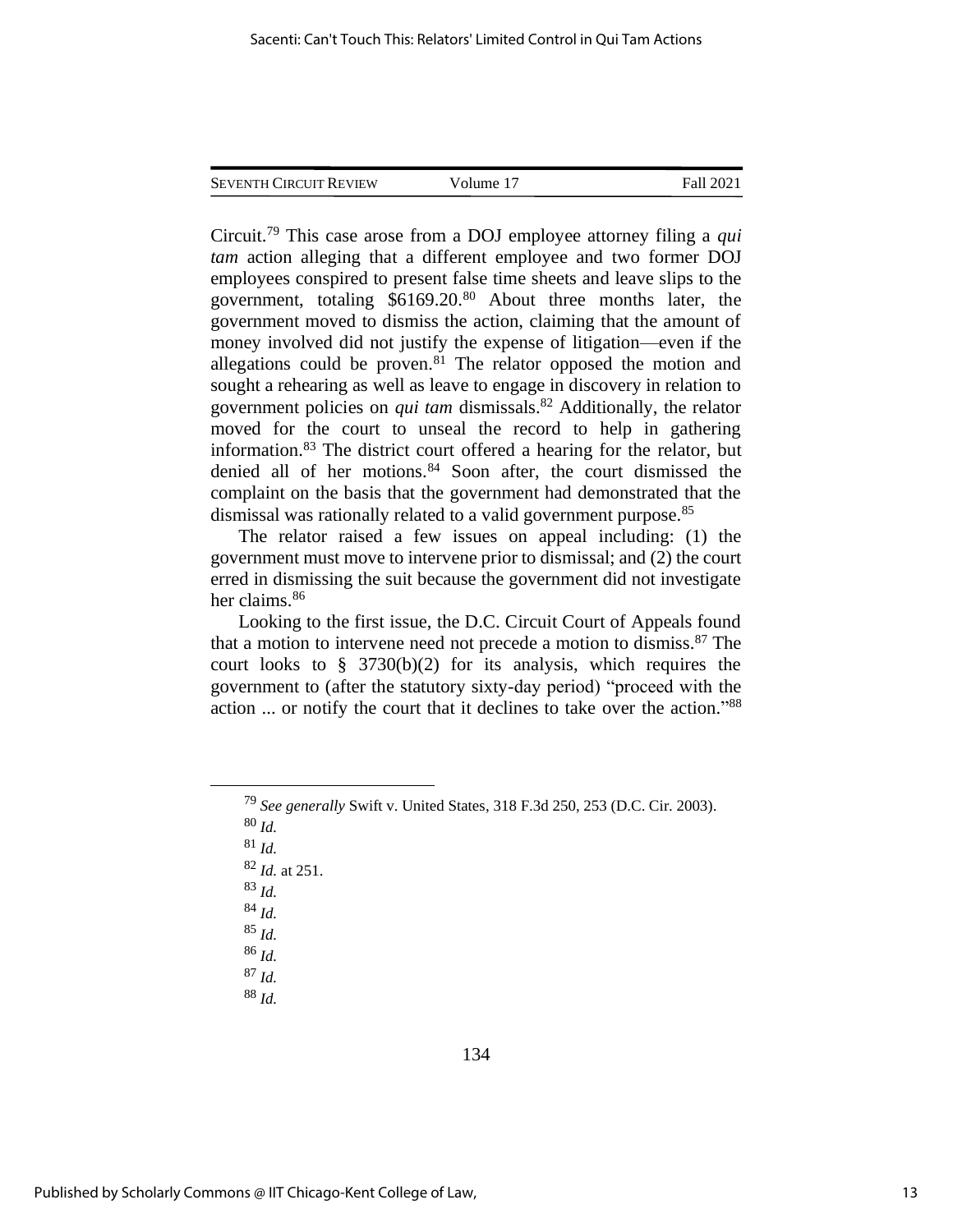| <b>SEVENTH CIRCUIT REVIEW</b> | Volume 17 | Fall 2021 |
|-------------------------------|-----------|-----------|
|-------------------------------|-----------|-----------|

The court interpreted this provision to say that intervention is only necessary where the government wishes to proceed in the action.<sup>89</sup>

Looking to the second issue, the court disagreed with the *Sequoia* standard and instead adopts the standard that the government has an "unfettered right" to dismissing FCA claims.<sup>90</sup> The court reached this holding upon analyzing the text of  $\S 3730(c)(2)(A)$  and finding that it does not give the judiciary any oversight over the judgment of the Executive.<sup>91</sup> The court reads the text very literally, finding that the text reading "[t]he Government may dismiss the action" explicitly omits the judiciary from any sort of weight in the analysis.<sup>92</sup> The court bolstered this claim by looking to the Federal Rules of Civil Procedure Rule  $41(a)(1)(i).$ <sup>93</sup> This rule allows for any plaintiff to dismiss a civil action without leave of court prior to the adverse parties' filing an answer or motion for summary judgment.<sup>94</sup>

Additionally, the court read the hearing requirement of  $§ 3730(c)(2)(A)$  simply is utilized as a means for the relator to convince the government not to dismiss the case.<sup>95</sup> The court distinguished its reasoning from *Sequoia* in explaining that the Senate Report relied upon by the Ninth Circuit was in relation to an unenacted version of the FCA, and as such should not be considered in this analysis.<sup>96</sup>

Because the court found that the government has an unfettered right to dismiss an FCA claim (and because it was raised prior to the defendant's answer), the court affirmed the lower decision.<sup>97</sup>

## *C. Key Differences between Sequoia and Swift*

<sup>89</sup> *Id.* <sup>90</sup> *Id.* <sup>91</sup> *Id.* <sup>92</sup> *Id.* <sup>93</sup> *Id.* <sup>94</sup> *Id.* <sup>95</sup> *Id.* at 253. <sup>96</sup> *Id.* <sup>97</sup> *Id.* at 254.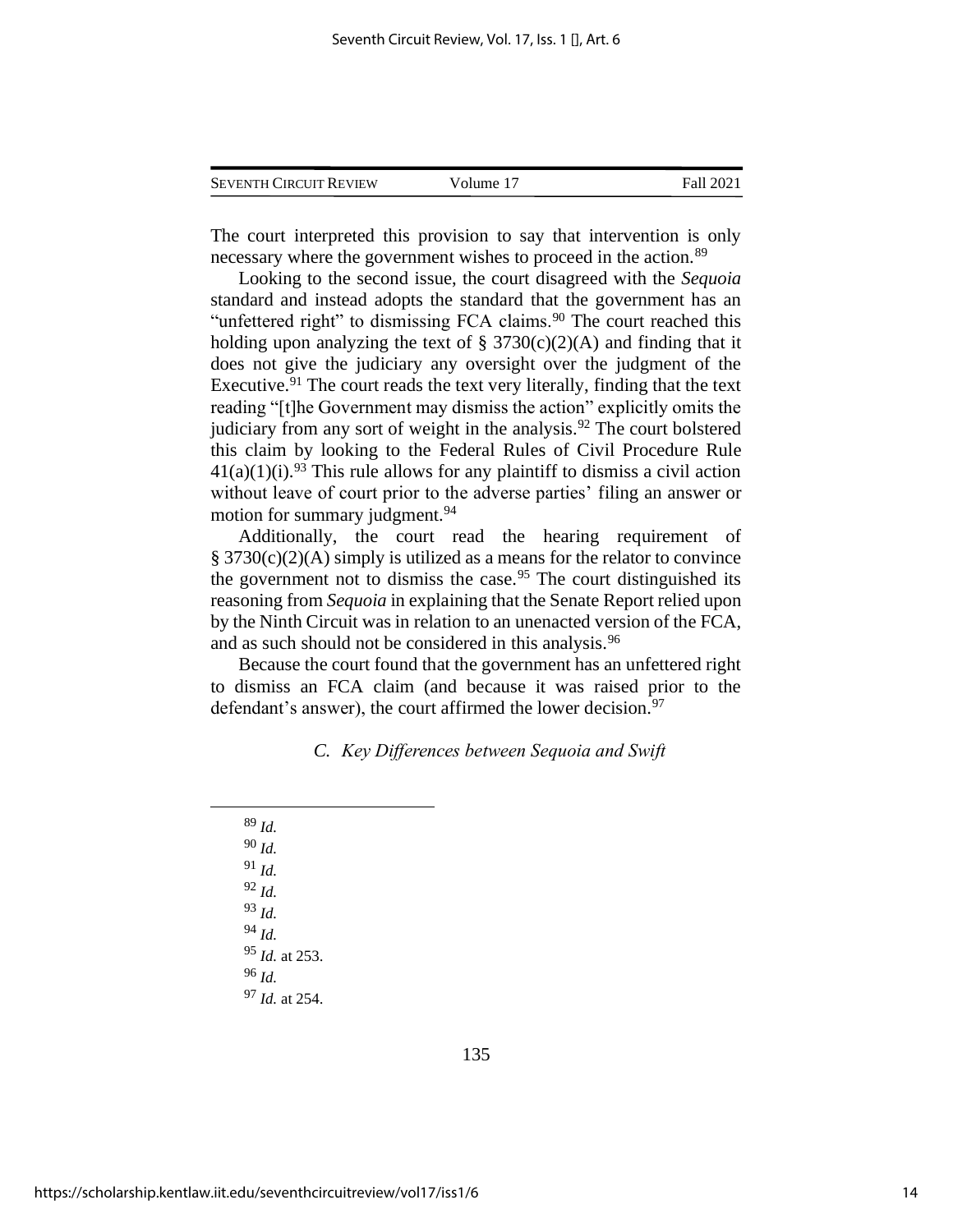As discussed above, courts following the *Sequoia<sup>98</sup>* standard analyze whether the government had a rational reason for dismissing the actions, whereas in *Swift*, the court found that the government has an unfettered right to dismiss an FCA claim.<sup>99</sup> These two standards differ in how much deference they give each party. Under the *Sequoia* standard, the court is placing a burden on the government through mandating it to provide a rational reason for the dismissal.<sup>100</sup> This may not seem like a great burden, but there are many reasons that the government would want to keep their decisions held closely and not disclosed for the public.<sup>101</sup>

Specifically, the third rationale proposed in the Granston memo involves the "preventing [of] interference with agency policies and programs."<sup>102</sup> Situations may be hypothesized where the government wouldn't want a *qui tam* action to interfere with its operations.

For example, imagine that the government is conducting a multiyear investigation on a suspect in State A, building its case as it collects enough evidence to indict her. Should a relator in State B file a *qui tam* action against the same suspect alleging the same fraud the government has spent years investigating? The government would surely move to dismiss the action so that is would not ruin their investigation (that would likely recover more falsely claimed money than the relator). If a court were to employ the *Sequoia* standard, the government will likely have to share with the court their intentions to litigate against the suspect. This sort of action risks putting the suspect on notice of the investigation, cutting against the FCA's purpose in potentially shielding a fraudster.

Additionally, the *Sequoia* standard is flawed in requiring the government to have a rational basis for dismissing a *qui tam* action that the Federal Rules of Civil Procedure would not require from any other

<sup>98</sup> U.S. ex rel. Sequoia Orange Co. v. Baird-Neece Packing Corp., 151 F.3d 1139, 1141 (9th Cir. 1998)).

<sup>99</sup> Swift v. United States, 318 F.3d 250, 253 (D.C. Cir. 2003).

<sup>100</sup> Sequoia, 151 F.3d at 1141.

<sup>101</sup> *See generally* GRANSTON MEMO

<sup>102</sup> *Id.*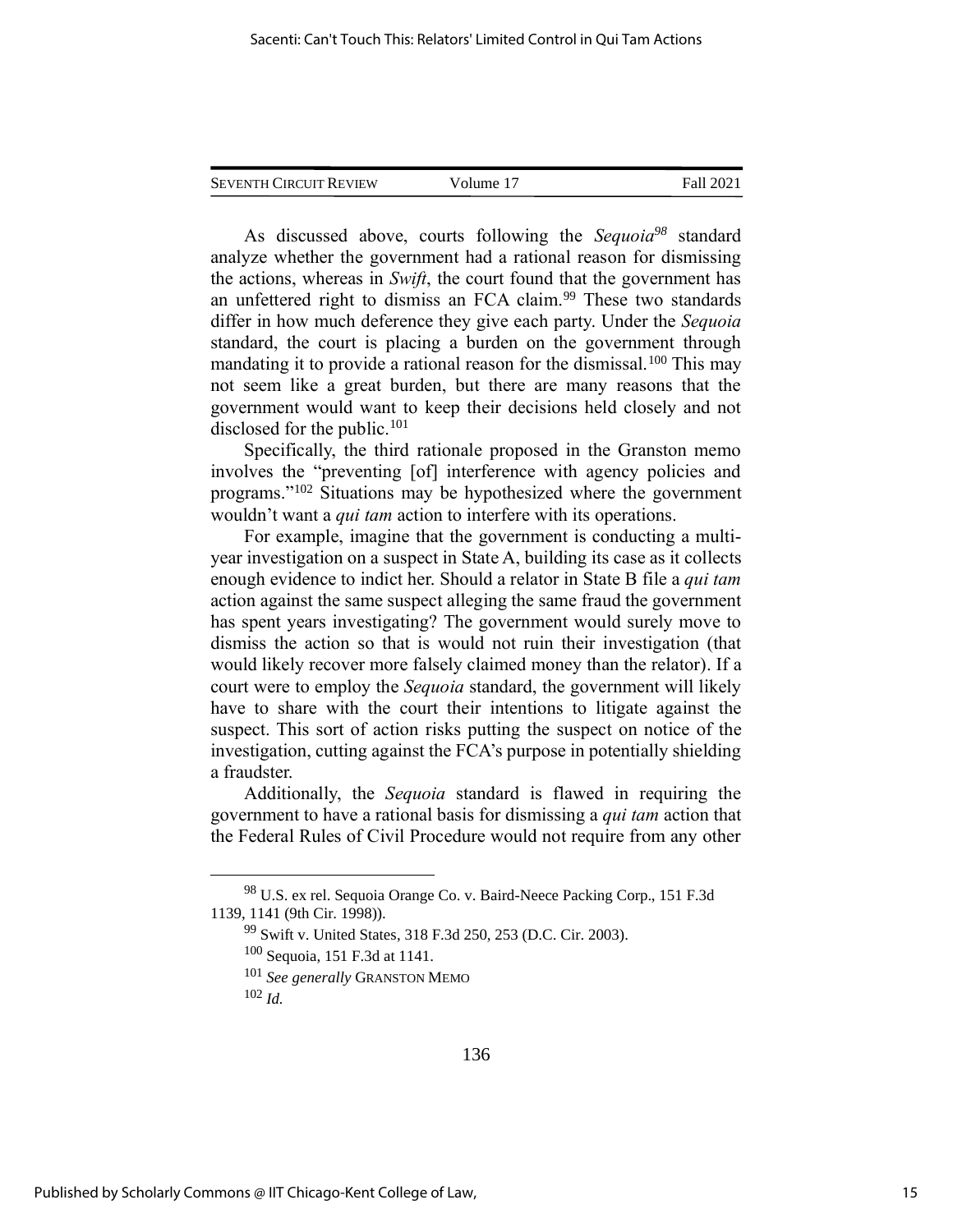| <b>SEVENTH CIRCUIT REVIEW</b> | Volume 17 | Fall 2021 |
|-------------------------------|-----------|-----------|
|                               |           |           |

plaintiff.<sup>103</sup> At early stages in trial, a plaintiff is able to dismiss their filed action without leave, and by requiring the government to prove a rational basis for dismissal, the courts would be applying a burden on the government that does not exist in the FCA or FRCP.

While less problematic than the *Sequoia* Standard, the *Swift* Standard also does not align closely with the text and purpose of the FCA. This standard recognizes that the government is the true injured party, and as such, grants them more deference than the relators. While *Swift* comments that it may not extend past the answer/summary judgment stage of litigation, it does not offer a suggestion of how to handle any disputes that arise over a dismissal in that context.

The *Swift* standard also presents an issue in relation to the hearing requirement set forth in the FCA. With the unfettered tight to dismiss any FCA claim, a relator objecting to a motion to dismiss would have an inconsequential hearing to plead their case. While *Swift* argues that the hearing is "just a formal opportunity to convince the government not to end the case,"<sup>104</sup> this likely cuts against Congress' intent in including a hearing provision for the motion. 105

Understanding that neither standard is proper under the FCA's text and history, the Seventh Circuit created a hybrid of the two tests in its holding of *UCB*. 106

#### THE SEVENTH CIRCUIT APPROACH

### *A. United States v. UCB*

The Seventh Circuit was the next circuit to reach the issue of government dismissal. <sup>107</sup> In this case, a relator initiated an FCA *qui tam* 

<sup>&</sup>lt;sup>103</sup> FRCP Rule  $41(a)(1)(i)$  (permitting a plaintiff to dismiss a complaint without court approval if the other party has not filed an answer or motion for summary judgment).

<sup>104</sup> Swift, 318 F.3d at 252.

<sup>105</sup> *See* 31 U.S.C. § 3730(c)(2)(A).

<sup>106</sup> *See generally* U.S. ex rel CIMZNHCA, LLC v UCB, Inc., 970 F.3d. <sup>107</sup> *Id.*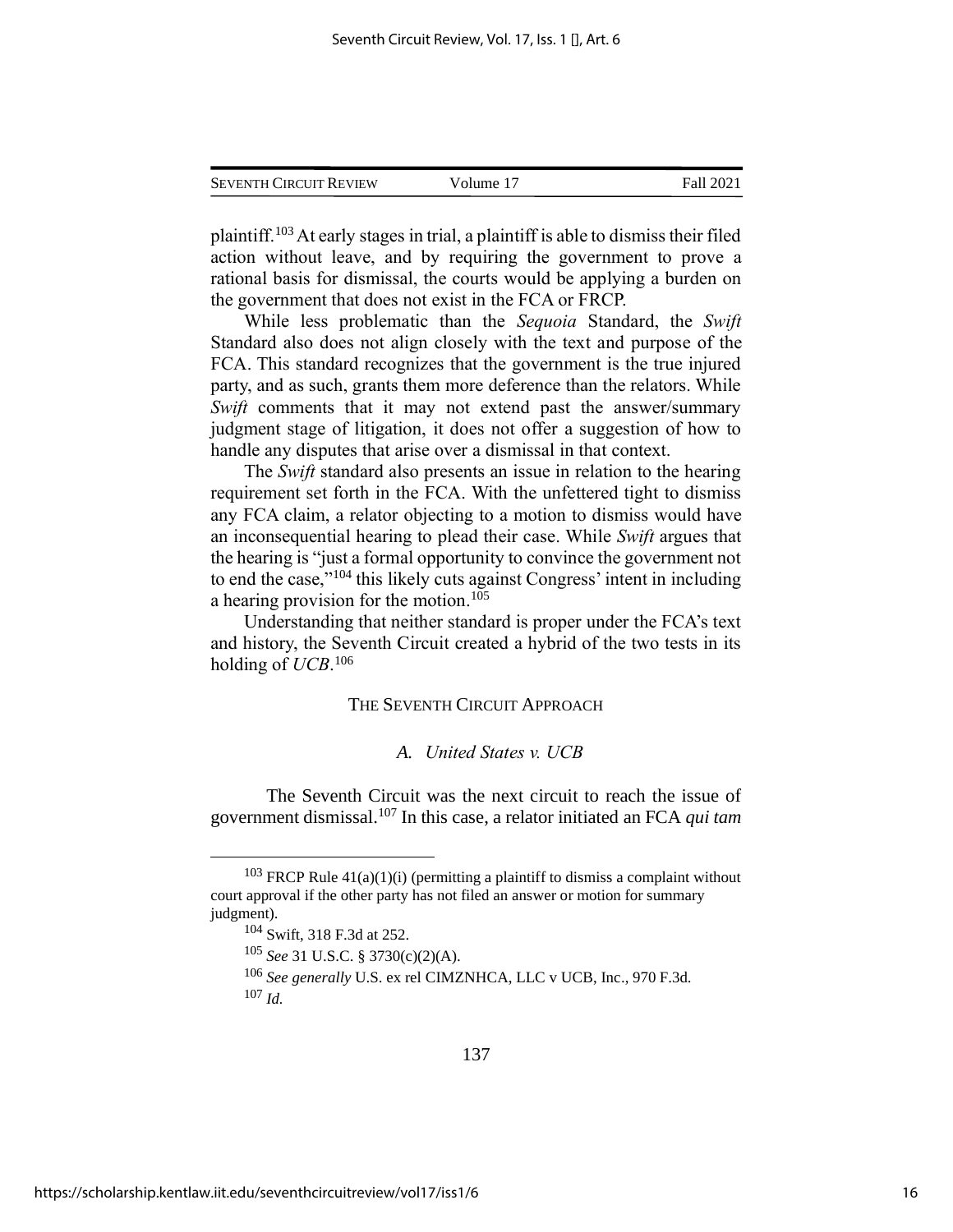| <b>SEVENTH CIRCUIT REVIEW</b> | Volume 17 | Fall 2021 |
|-------------------------------|-----------|-----------|
|                               |           |           |

action alleging that a pharmaceutical company, UCB, illegally paid physicians across the nation with free education services and free assistance with insurance paperwork in return for prescribing its drug, Cimzia. <sup>108</sup> The relator alleged that the scheme on its face would violate the federal Anti-Kickback Statute,<sup>109</sup> and further, when a patient is part of a federal healthcare program, $110$  the FCA would also be violated because the government would have paid fraudulent reimbursements.<sup>111</sup>

Over a year after the *qui tam* suit was filed, the government moved to dismiss the case against the defendant without any previous intervention. <sup>112</sup> The government expressed that they found the relator's claims to "lack sufficient merit" and should not proceed.<sup>113</sup> On hearing the motion, the district court applied the *Sequoia* standard and found that the dismissal was not rationally related to the government's purported purpose, and therefore the action should proceed.<sup>114</sup> The government appealed this decision.<sup>115</sup>

In choosing to apply *Sequoia* instead of *Swift*, the district court looked to the plain text of the FCA.  $\S 3730(c)(2)(A)$  of the Act provides that once a *qui tam* suit is filed, the government has the right to "intervene and proceed" as the plaintiff in place of the relator that filed the action.<sup>116</sup> The court determined that an intervention requiring a hearing would be "[a] hollow ritual" if the court applied *Swift*, granting the government an unfettered right to dismiss the case over the relator's

<sup>115</sup> *Id.*

<sup>116</sup> *See* 31 U.S.C. § 3730(c)(2)(A).

<sup>108</sup> *Id.* at 839.

<sup>109</sup> 42 U.S.C. § 1320a–7b(g) (prohibiting giving or receiving items or services in return for referring an individual's medicine or treatment).

<sup>110</sup> 42 C.F.R. § 1000.10 (defining federal healthcare programs as "any plan or program that provides health benefits, whether directly, through insurance, or otherwise, which is funded directly, in whole or in part, by the United States Government").

<sup>111</sup> *UCB*, 970 F.3d at 839.

<sup>112</sup> *Id.* at 840.

<sup>113</sup> *Id.*

<sup>114</sup> *Id.* at 853.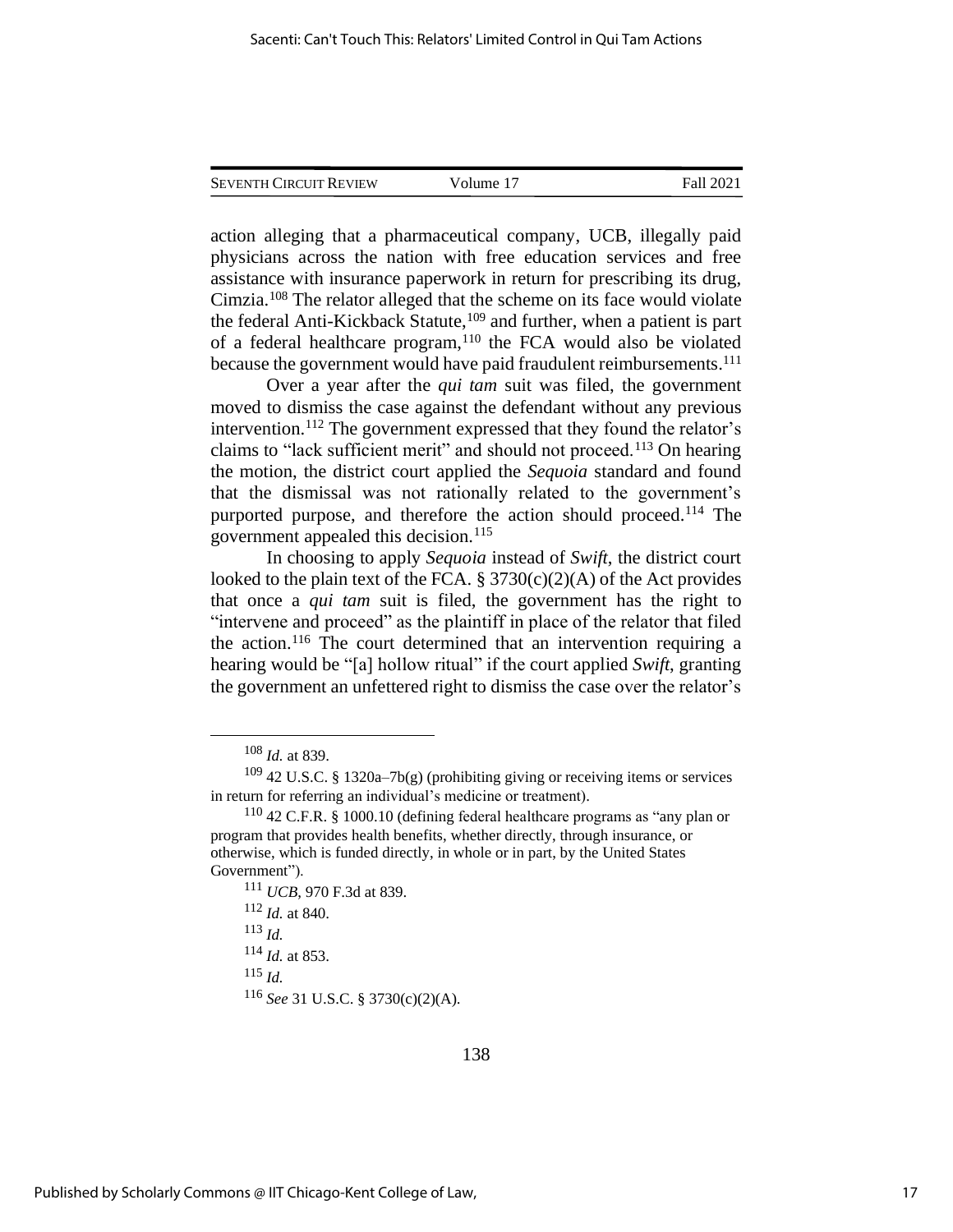objections.<sup>117</sup> The court reasoned that because the relator must have some grounds to defend the objection in a hearing, it chose to apply the *Sequoia* standard, and again, found that the government did not meet its burden in proving that it had a rational basis for dismissing the action.<sup>118</sup>

On appeal, the Seventh Circuit panel began its  $\S 3730(c)(2)(A)$ analysis by looking to the Federal Rules of Civil Procedure. Under FRCP Rule  $41(a)(1)(B)$ , a plaintiff may dismiss an action by filing a notice of dismissal at any time before the defendant files an answer or motion for summary judgment.<sup>119</sup> The court quoted one of its former opinions in commenting that "one doesn't need a good reason, or even a sane or any reason" to dismiss a case under this rule.<sup>120</sup> However, the court continued to hold that where the defendant has already filed an answer or motion for summary judgment, Rule  $41(a)(2)$  would instead apply, allowing "an action [to] be dismissed at the plaintiff's request only by court order."<sup>121</sup>

In applying these rules to the FCA, the court found that in situations where Rule  $41(a)(1)(B)$  applies, the government has an unfettered right to dismiss the lawsuit.<sup>122</sup> Further, the court found that in situations where Rule  $41(a)(2)$  applies, the court has the discretion to determine whether the government has a rational reason for dismissing the action.<sup>123</sup>

The court went on to comment that when viewing these rules considering the *Sequoia* standard, the two cannot coexist.<sup>124</sup> With *Sequoia*, applying the rational relation test before an answer or motion for summary judgment has been imposed therefore raises the bar for the government above what a standard plaintiff may have to experience.

<sup>118</sup> *Id.*

<sup>119</sup> Fed. R. Civ. P. 41(a)(1)(B).

<sup>120</sup> *UCB*, 970 F.3d. at 851.

<sup>121</sup> Fed. R. Civ. P. 41(a)(2).

<sup>122</sup> *UCB*, 970 F.3d. at 851.

<sup>123</sup> *Id.*

<sup>124</sup> *Id.* at 852.

<sup>117</sup> *Id.*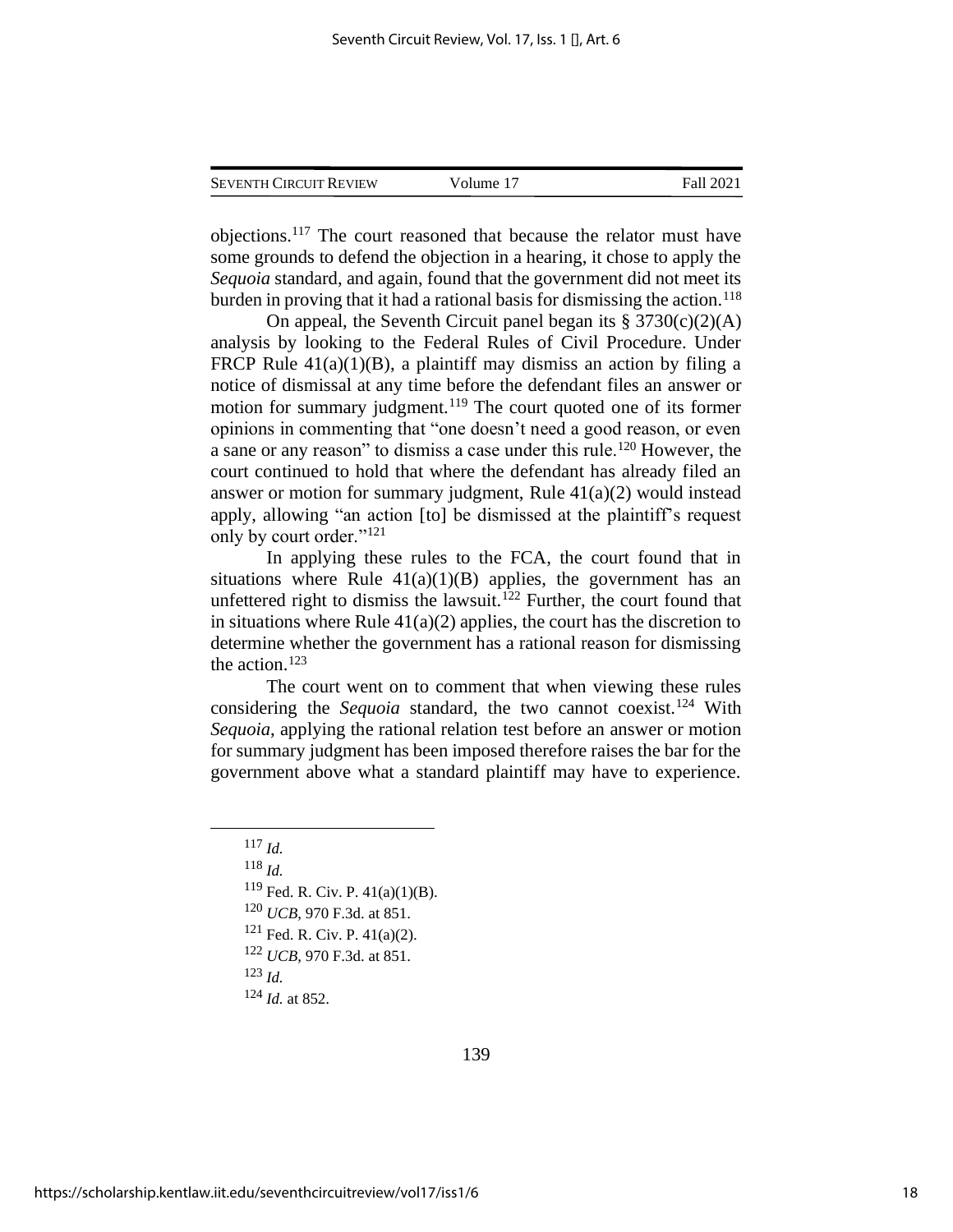| <b>SEVENTH CIRCUIT REVIEW</b> | Volume 17 | Fall 2021 |
|-------------------------------|-----------|-----------|
|                               |           |           |

However, if applying *Swift* after an answer or motion for summary judgment has been filed, the rules would also be violated.<sup>125</sup>

Seeing this oversight, the Seventh Circuit dismissed the lower court's issue with the hearing requirement, and instead crafted a rule in stating that during the initial stages of litigation grant the government an unfettered right to dismiss like *Swift*, and after an answer or motion for summary judgment is filed, the standard flips to the rational relation test, like *Sequoia*. 126

## *B. Issues with the UCB Holding*

With *UCB*, the Seventh Circuit has created the dismissal rule closest to the text and purpose of the False Claims Act. By changing the standard depending on the stage of litigation, this approach provides for the most equitable division of control of the three different dismissal standards. This rule makes a lot of logical sense, the government retains full control to dismiss the action up until the moment a defendant files an answer or motion for summary judgment. The early-stage dismissal causes little to no harm to the parties, where a later stage dismissal has the potential to and therefore should have a rational reason for it.

While this standard is logical, it still fails to meet the full purpose of the FCA. Under the UCB approach, the government's burden to prove that the requested dismissal is rationally related to a legitimate interest can lead to problematic results. The government is often in a position of having more information than a relator, <sup>127</sup> and in scenarios where they have been investigating an individual that was sued by a relator, the government must have the express authority to dismiss the case to protect the public. By being compelled to share its motives to the court, a relator could ruin years of investigatory efforts because they believe that they deserve a share of the reward.

<sup>125</sup> *Id.*

<sup>126</sup> *Id.* at 853.

<sup>127</sup> *See generally* GRANSTON MEMO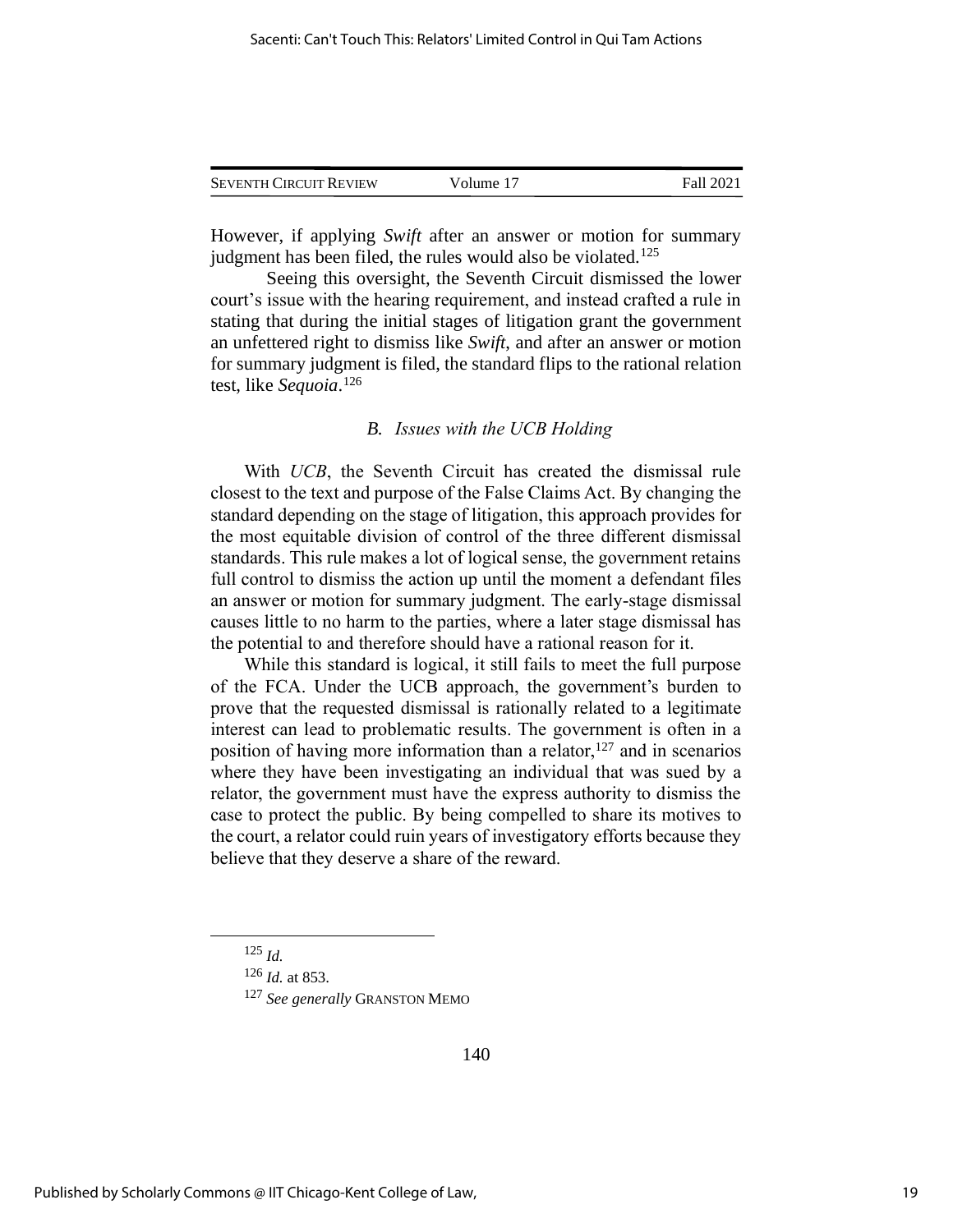| <b>SEVENTH CIRCUIT REVIEW</b> | Volume 17 | Fall 2021 |
|-------------------------------|-----------|-----------|
|                               |           |           |

Relator's are intended to provide helpful information to the government and lend support where the government is unable.<sup>128</sup> When a relator disagrees with a government dismissal of their *qui tam* action, they are fighting to protect their interest in litigation that they both inserted themselves into and were not harmed.

When the government seeks dismissal of a case, it should be presumed to have effectuated the due diligence needed from a rational relation standard. The government has a privacy interest in many of its dealings, and if a relator comes to stand between it and its litigation, the relator should not be the party that prevails. The government, as the true injured party, should be afforded significant deference in these cases. However, because the need for beneficial *qui tam* relators is so great, a balance needs to be struck that allows for protection of relators while valuing the governments interests appropriately.

#### POTENTIAL SOLUTIONS

In looking forward, it would be helpful for Congress to propose an amendment in relation to this provision that would clear up their intent for the dismissal standards. The Supreme Court has repeatedly denied hearing this issue, and Congress is in the best position to make a clarification due to its extensive history with the Act. Without Congress and the Supreme Court, the lower courts are left at odds with one another, causing significant problems to the government in its pursuit of justice.

A potential solution has been offered by a scholar at the University of Chicago Law School.<sup>129</sup> This note suggests that the best solution to this issue involves treating the government-relator relationship similar to the board-shareholder relationships in Corporate Law.<sup>130</sup> Under this

<sup>128</sup> *See* Rich, *supra* note 26, at 1266 ("[T]he relator recovery structure of the FCA is intended to encourage whistleblowers to come forward with helpful information.").

<sup>129</sup> THE EXECUTIVE JUDGMENT RULE: A NEW STANDARD OF DISMISSAL FOR QUI TAM SUITS UNDER THE FALSE CLAIMS ACT, 87 U. CHI. L. REV. 1051 (2020)

<sup>130</sup> *Id.* at 1088.